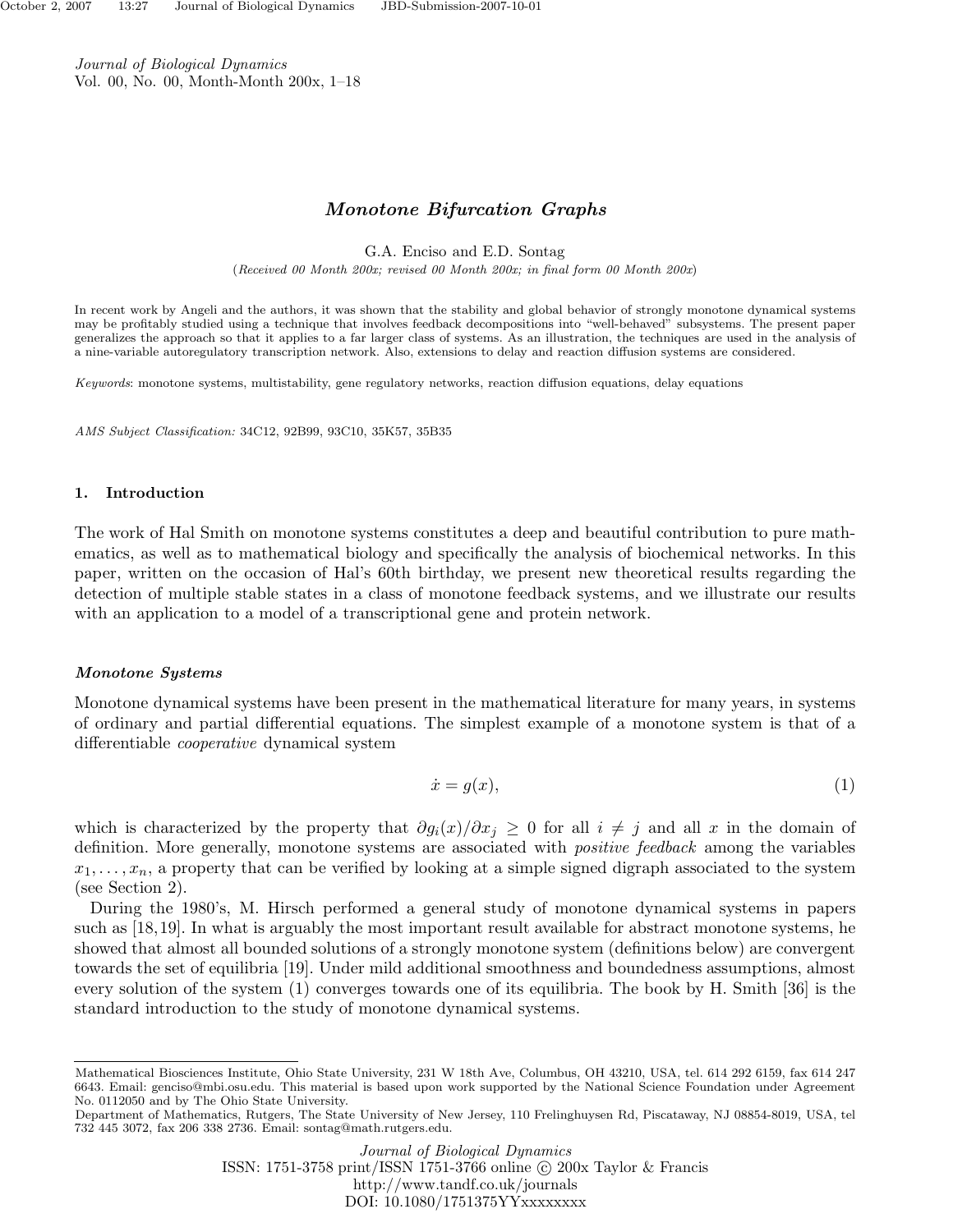#### *Multistability*

A multistable system is one that admits several discrete, alternative stable steady-states. Multistable systems, and associated phenomena of hysteresis and oscillations, are central to molecular systems biology. Indeed, it has been frequently noted that even relatively simple gene and protein signaling networks have the potential to produce multistability  $[5, 16, 17, 24, 27, 34, 38, 43, 44]$ . Among the earlier works are those using bistable system models as a mechanism to explain the lambda phage lysis-lysogeny switch as well as the hysteretic lac repressor system [30,32]. In the current systems biology literature, one finds bistability in studies of the production of self-sustaining biochemical memories of transient stimuli [28,45], the generation of switch-like biochemical responses, especially in MAPK cascades in animal cells [3, 4, 8, 23] the rapid lateral propagation of receptor tyrosine kinase activation [33], the establishment of cell cycle oscillations and mutually-exclusive cell cycle phases in organisms such as Xenopus and S. cerevisiae [11,31,35], models of Drosophila development based on steady states of morphogen expression [22], and many other processes.

#### *Monotone Decompositions*

A general strategy for the detection of multistability, advanced by one of the authors and D. Angeli in [1,2], is the analysis of gene regulatory networks that either are themselves monotone or can be studied using monotone systems ideas. The present paper will be solely concerned with monotone dynamical systems themselves. In [2], the authors consider a monotone dynamical system (1), and inspired by concepts from control theory, they carry out a decomposition procedure which is akin to replacing one of the variables in the expression for  $g(x)$  by a real parameter  $u$  (see the definitions below, and the example in Section 6). The study of the resulting parametrized system

$$
\dot{x} = f(x, u) \tag{2}
$$

then allows them to derive conclusions about the *original* system (1).

More precisely, [2] considers a parametrized system (2), together with a function  $h(x)$ , such that  $\dot{x} =$  $f(x, h(x)) = g(x)$  forms the original system (1). Several monotonicity conditions are assumed, which are satisfied e.g. if  $\partial f_i/\partial x_j \ge 0$  for all  $i \ne j$ ,  $\partial f_i/\partial u \ge 0$  for all *i*, and  $h'_i(u) \ge 0$  for all *i*. Furthermore, it is assumed that (2) satisfies a steady state response property: for every fixed value *v*, the system  $\dot{x} = f(x, v)$ converges globally towards some state  $X(v)$ . Then a plot of the function  $k(u) = h(X(u))$  is sufficient to establish the number of equilibria of the original system (1) and whether each equilibrium is stable or unstable. Namely, to each equilibrium  $e$  of (1) there corresponds an associated fixed point  $u_e$  of  $k(u)$ , and *e* is linearly stable if and only if  $k'(u_e) < 1$ ; see Figure 1a. These results were generalized in the paper [14] to allow for a multidimensional input vector *u*.

The contribution of the current paper is to provide a generalization of these results to the case where a steady state response  $X(u)$  necessarily exists. Thus, we consider an arbitrary monotone dynamical system (1), under mild regularity and boundedness conditions often satisfied for gene regulatory networks, and we provide an analysis of the number of its equilibria and their stability properties in terms of a graph such as that given in Figure 1b. The steady state response 'functions'  $X(u)$  and  $k(u)$  are now interpreted as bifurcation graphs on the parameter  $u$ . The multivalued function  $k(u)$  is assumed to be locally differentiable around certain points, and in fact it can be regarded informally as a collection of branches, which may be stable or unstable depending on the local stability of the system (Figure 1b).

Our main result is Theorem 4.6, which essentially states that the linearly stable equilibria *e* of (1) correspond to the fixed points  $u_e$  of the multivalued function  $k(u)$ , such that both  $k'(u_e) < 1$  and  $(u_e, u_e)$ lies on a stable branch of *k*(*u*). Using generic convergence results, almost every solution of the system (1) converges towards one of its stable equilibria — therefore the type of information obtained by this argument constitutes a general analysis of the dynamical behavior of this system. Thus our main result, Theorem 4.6, is in effect a statement about linear control systems, and its application to nonlinear monotone systems is straightforward in the context of the current literature.

A recent result by Malisoff and de Leenheer [29] has been previously published which extends the negative feedback results of [1] to multivalued functions, in a similar way as we extend the positive feedback results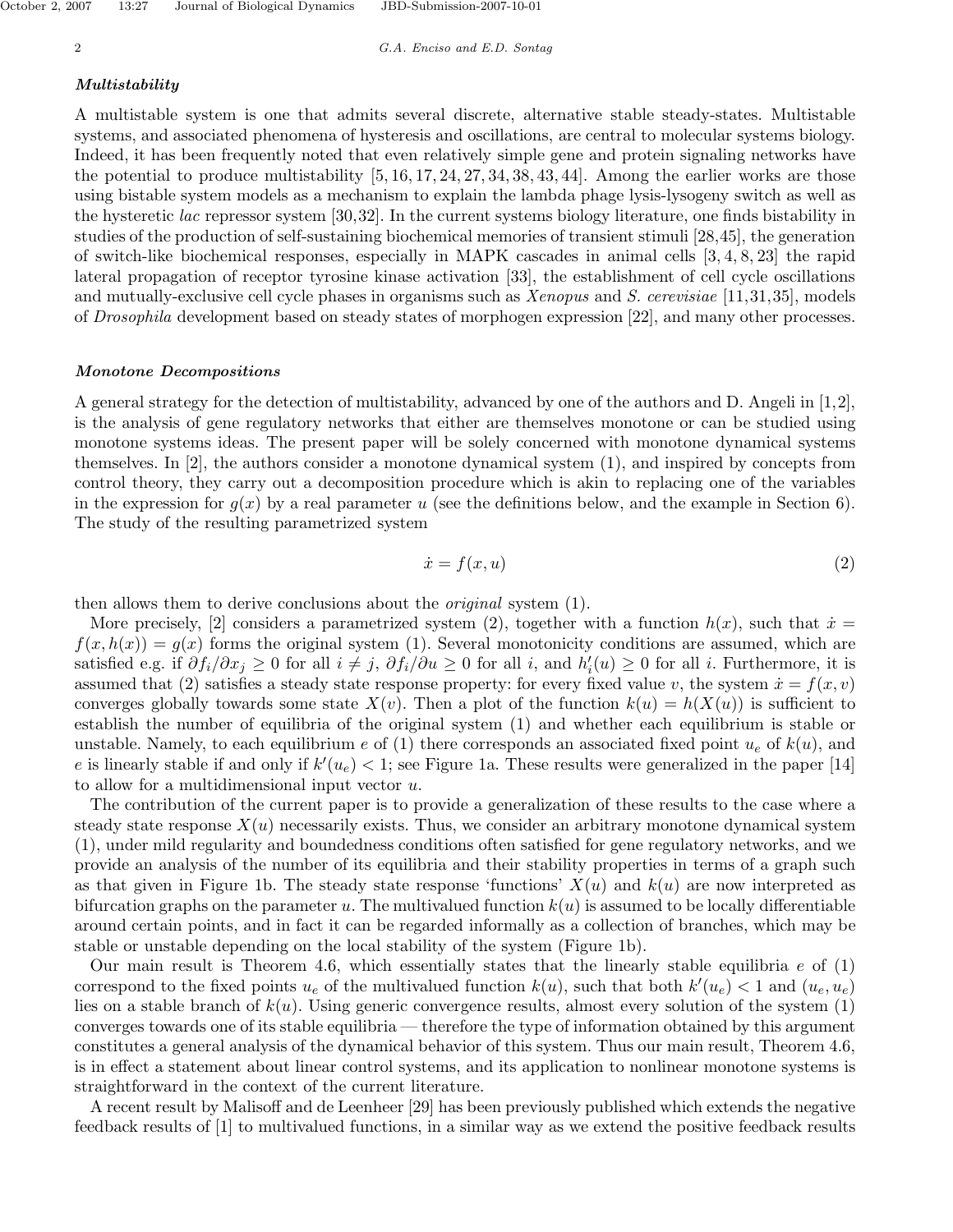

Figure 1. a) The steady state response curve  $k(u)$  and its fixed points. It follows from this graph that there are two stable equilibria and one unstable equilibrium of (1). b) In this case the steady state response function is not well defined, and it is interpreted instead as a bifurcation curve. The dotted line represents an unstable branch of this curve (see Section 3). For the corresponding monotone system there are, once again, two stable equilibria and one unstable equilibrium (Theorem 4.6).

# *Robustness and uncertainty*

A most important feature of our approach is that, as illustrated above, one may deduce the number and location of equilibria, and their stability, from the analysis of the fixed points (and slopes) of multivalued bifurcation graphs. This means that the system's asymptotic behavior is preserved under changes of parameters and even the general form of the vector field, as long as the number of fixed points is unchanged and their slopes remain within appropriate bounds.

This robustness of conclusions makes the combination of graphical and theoretical approach, as used here and in [1,2], a very useful tool for sensitivity analysis, akin to the use of graphical tools in classical control theory. It also allows one to address the "data-rich/data-poor" dichotomy [39, 40] pervasive in systems biology: while, on one hand, fairly good qualitative network, graph-theoretic, knowledge is frequently available for signaling, metabolic, and gene regulatory networks, on the other hand, little of this knowledge is quantitative at the level of precision demanded by most mathematical tools of analysis. It is often hard to experimentally validate the form of the nonlinearities used in reaction terms, and even when such forms are known, to accurately estimate coefficients (parameters). Therefore, analysis techniques that use relatively small amounts of quantitative information are especially useful in that context. This is especially so when the quantitative information is the "response" to possible constant inputs. In biological problems, a constant input may represent, for example, the concentration of a certain extracellular ligand in a signaling system, or the level of expression of a constitutively expressed gene. Steady-state responses (dose response curves, activity plots, etc.) are very frequently available from experimental data, especially in molecular biology and pharmacology, for instance in the modeling of receptor-ligand interactions.

# *Outline of the Rest of the Paper*

In Section 2, we provide definitions of various general concepts involved. In Section 3, we formally define the functions referred to as monotone bifurcation graphs, and we introduce their relevance to the stability of a given dynamical system. Section 4 contains the proof of the main result, Theorem 4.6. Section 5 considers a particular case of this framework, in which a one-dimensional reduction of the system is possible. In Section 6, these results are applied to a nine-dimensional cooperative gene network. Section 7 addresses the generalization of Theorem 4.6 to reaction diffusion and time delay systems. The Appendix contains a technical result on cascades of non-monotone systems.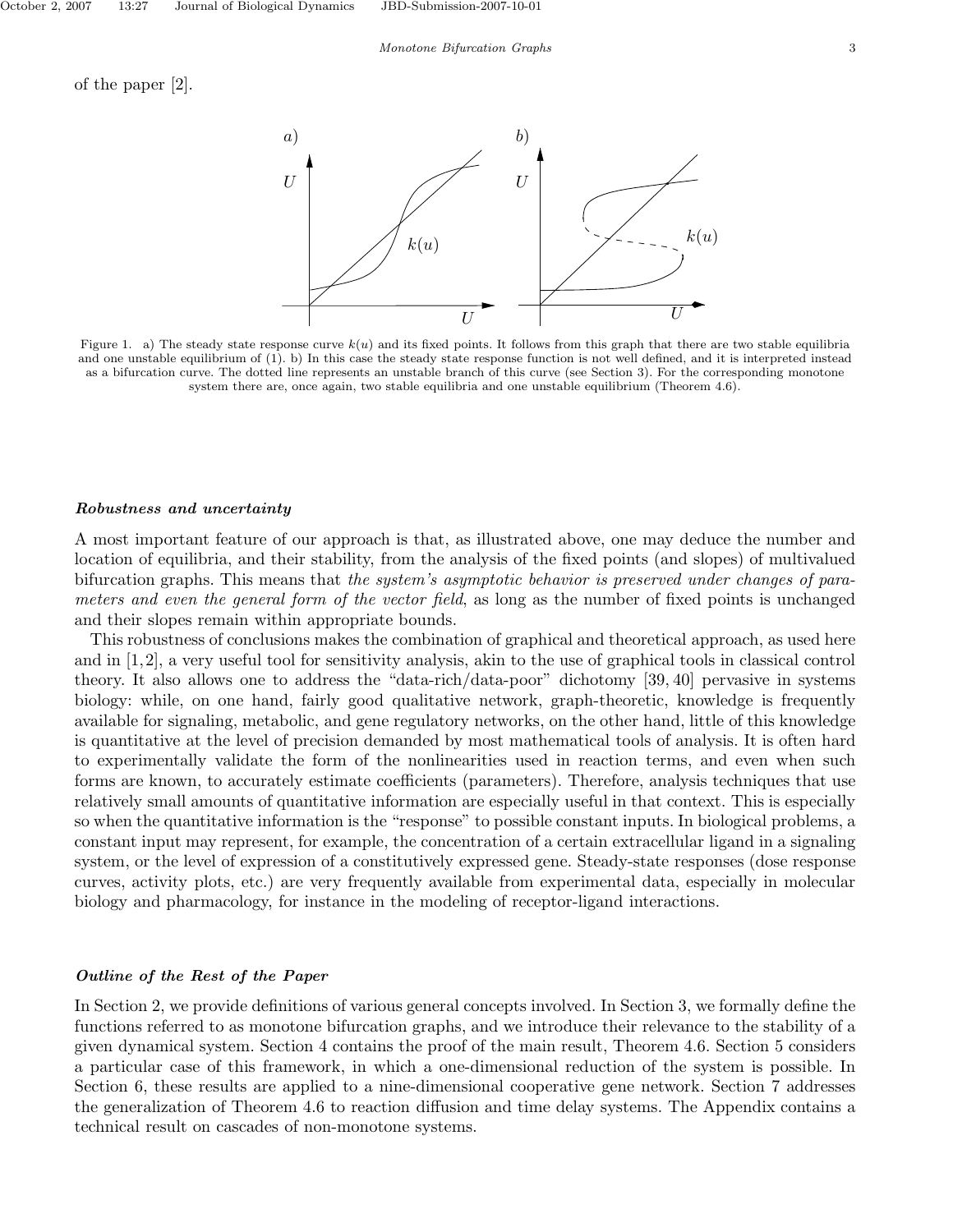#### **2. Definitions**

Let  $\mathcal{K} \subseteq \mathbb{R}^n$  be a *cone*, by which is meant a set that is nonempty, convex, closed under multiplication by positive scalars, and pointed (i.e.  $K \cap (-K) = \{0\}$ ). It will also be assumed that K is closed and has nonempty interior. The cone K induces the partial order given by:  $x \leq y$  iff  $y - x \in \mathcal{K}$ , and the stronger order  $x \ll y$  iff  $y - x \in \text{int }\mathcal{K}$ . It will also be said that  $x < y$  if  $x \leq y$  and  $x \neq y$ . A commonly used order is that induced by a tuple  $s = (s_1, \ldots s_n)$ , where  $s_i = \pm 1$  for every i, and defined by  $x \leq_s y$  iff  $s_i x_i \leq s_i y_i$ for every *i*. These cones are referred to as *orthant cones*. The *cooperative cone* is defined by the tuple  $s = (1, \ldots, 1).$ 

An autonomous system  $\dot{x} = f(x)$  is said to be monotone with respect to  $\leq$  if  $x \leq y$  implies  $x(t) \leq y(t)$ for all *t*, where  $x(t)$ ,  $y(t)$  are the solutions of the system with initial conditions  $x, y$ , respectively. It is strongly monotone if  $x < y$  implies  $x(t) \ll y(t)$  for all  $t > 0$ .

A matrix  $A \in M_{n \times n}$  is said to be monotone with respect to the order  $\leq$  if  $x \geq 0$  implies  $Ax \geq 0$ . We also say  $A \geq 0$  as a shorthand notation. The matrix A is *strongly monotone* if  $x > 0$  implies  $Ax \gg 0$ . The matrix *A* is (strongly) quasimonotone with respect to  $\leq$  if the linear system  $\dot{x} = Ax$  is (strongly) monotone with respect to this order. The *leading eigenvalue* of  $A$ , or  $s(A)$ , is the eigenvalue with the largest real part among all eigenvalues of *A*. If *A* is quasimonotone, then the Perron-Frobenius theorem guarantees that  $s(A)$  is a real number and that there exists an eigenvector  $v > 0$  of A associated to  $s(A)$ . For a full statement of this theorem for quasimonotone matrices, see [13], and for the classic statements for monotone systems, see for instance [36].

One can form the *digraph associated to*  $\dot{x} = f(x)$  by writing a positive (negative) arc from  $x_i$  to  $x_j$  if  $\partial f_i/\partial x_j \geq 0$  ( $\partial f_i/\partial x_j \leq 0$ ), with the strong inequality holding at least at some state *x*. We write no arc if  $\partial f_i/\partial x_j \equiv 0$ . Note that not every system allows for the construction of such a digraph — if it does, we call it a *sign-definite system*. A system is monotone with respect to some orthant cone if and only if the digraph of the system has no closed chains with negative parity. Thus for instance, the system associated with the digraph in Figure 2 is monotone, and it would still be monotone if both arcs  $p_1 \rightarrow r_2$ ,  $p_2 \rightarrow r_3$ had a negative sign. In the case of orthant cones, a sufficient condition for strong monotonicity is that the Jacobian be an irreducible matrix, for all *x*. This happens, in particular, provided that the partial derivatives  $\partial f_i/\partial x_j(x)$ , for all  $i \neq j$  all have a constant sign (everywhere zero, everywhere positive, or everywhere negative) and the adjacency graph is strongly connected.

We denote by *E* the set of equilibria of (1), and by  $E_s \subseteq E$  the set of equilibria whose linearization has all eigenvalues on the closed left half of the complex plane.

## **3. Monotone Decompositions**

Consider a given  $C^1$  dynamical system  $\dot{x} = g(x)$  over the state space  $X \subseteq \mathbb{R}^n$ . A monotone decomposition of the system is a tuple  $(f, h)$ , where the  $C^1$  function  $f$  defines a parametrized dynamical system on the state space *X*,

$$
\dot{x} = f(x, u),\tag{3}
$$

*u* is a parameter which may take values on  $U \subseteq \mathbb{R}^m$ , and there exist cones  $K_X \subseteq \mathbb{R}^n$ ,  $K_U \subseteq \mathbb{R}^m$  generating orders  $\leq_X, \leq_U$  on  $\mathbb{R}^n$  and  $\mathbb{R}^m$ , such that

- (i)  $q(x) = f(x, h(x))$ (ii)  $\dot{x} = f(x, u)$  is monotone, for every fixed *u* (D)
- (iii)  $u_1 \leq u_2$  implies  $f(x, u_1) \leq f(x, u_2)$ , for every fixed x
- (iv)  $h: X \to U$  is a  $C^1$  function, such that  $x_1 \leq x_2$  implies  $h(x_1) \leq h(x_2)$ .

The last three conditions are defined with respect to the orders  $\leq_X, \leq_U$ .

As stated in Sontag and Angeli [1]: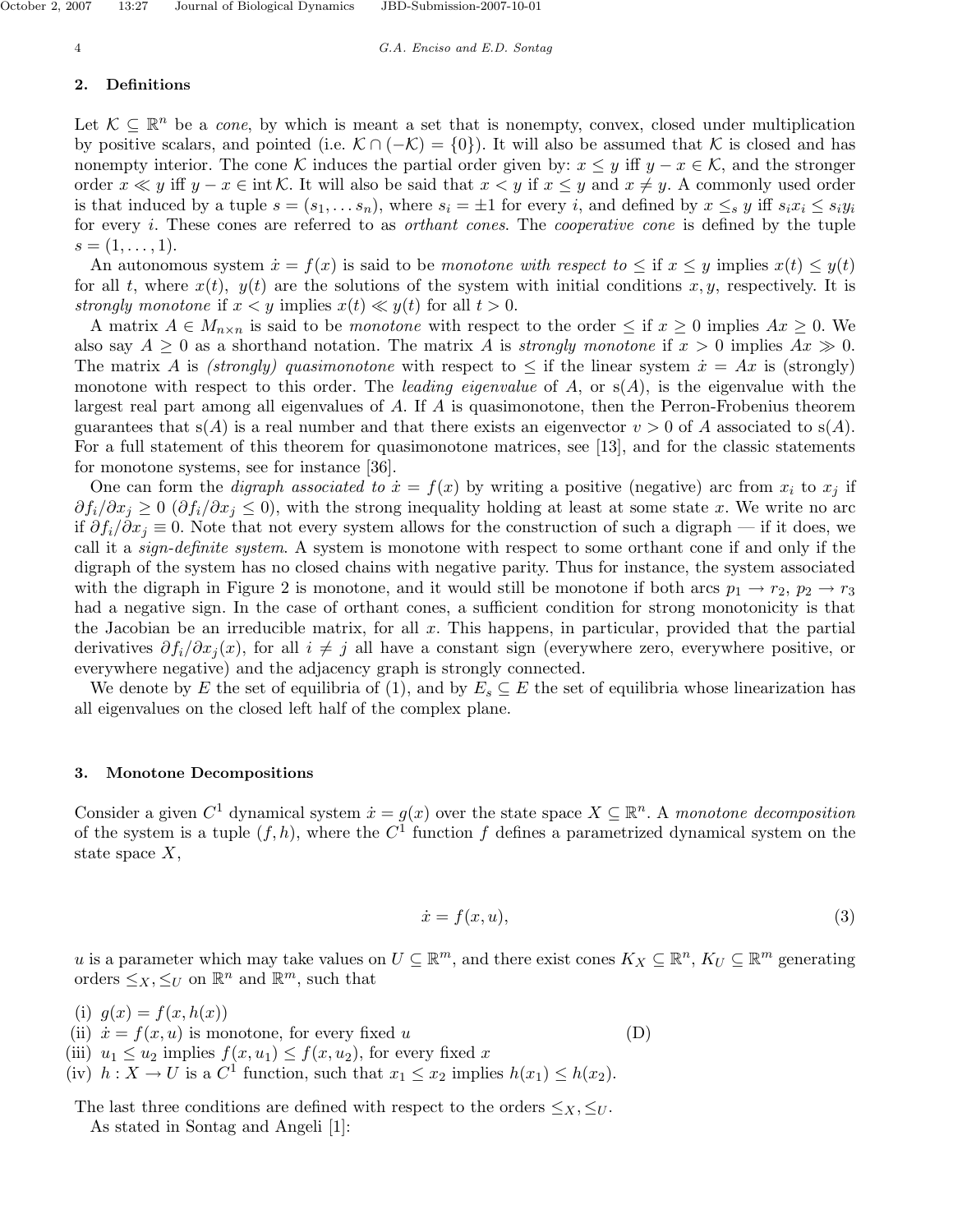Lemma 3.1 If  $\dot{x} = g(x)$  allows for a monotone decomposition, then it is monotone with respect to  $K_X$ .

We will without loss of generality refer to the original system as

$$
\dot{x} = f(x, h(x)).\tag{4}
$$

## **3.1.** *Bifurcation Graphs*

We define now the *bifurcation graphs* associated with a decomposition (3) (under the further assumptions 1.– 4.). They constitute a portrait of the equilibria of this parametrized system for every given value of *u*, reminiscent of a bifurcation analysis (see for instance the bifurcation diagrams in Strogatz [41], Chapter 3). For each  $u \in U$ , let:

$$
k(u) = \{h(x) | f(x, u) = 0\},\
$$

and define the function  $k_s$  so that it captures the 'stable' points of the graph,

$$
k_s(u) = \{ h(x) | f(x, u) = 0, s(\partial_x f(x, u)) \le 0 \}
$$

Note that *k* and  $k_s$  are set-valued functions,  $k, k_s : U \to \mathcal{P}(U)$ . The function *k* generalizes the steady state response function  $h(X(u))$  described in the introduction. A fixed point of k is a value y such that  $y \in k(y)$ , i.e.  $f(x, y) = 0$  and  $y = h(x)$  for some *x* (similarly for  $k_s$ ). The bifurcation graphs of the system are the graphs of the functions  $k$  and  $k_s$  in  $U \times U$ , seen as relations.

### **3.2.** *Linearization of the System*

Given an equilibrium *e* of (4), we linearize the decomposition (3) around this point to create the system

$$
\dot{x} = Ax + Bu,\tag{5}
$$

where  $A = \partial_x f(e, h(e))$ ,  $B = \partial_u f(e, h(e))$ , and we also introduce the matrix  $C = h'(e)$ . It follows from the chain rule that  $\dot{x} = (A + BC)x$  is the linearization of (4) around *e*. To highlight the dependence of the matrices  $A, B, C$  on  $e$ , they will be denoted as  $A_e, B_e, C_e$  when necessary. It can be verified that this system is a monotone decomposition of  $\dot{x} = (A + BC)x$  in the sense above. In particular, A is a quasimonotone matrix, and  $B \geq 0$ ,  $C \geq 0$ ; see Theorem 6 of [2] for details.

# **3.3.** *Fixed points of k and Equilibria*

A key component in the argument that follows is the next lemma. We will say that the system has property  $(H)$  if:

For every 
$$
x_1, x_2 \in E
$$
,  $x_1 \neq x_2$ , it holds that  $h(x_1) \neq h(x_2)$ . 
$$
(H)
$$

The following simple remark will be used often and is stated here as a lemma.

Lemma 3.2 Consider a monotone decomposition (3). Then the function  $x \to h(x)$  is a surjective correspondence between equilibria of (4) and fixed points of *k*. If condition (H) is satisfied, then this is a bijective correspondence.

*Proof.* If *e* is such that  $f(e, h(e)) = 0$ , and letting  $v = h(e)$  then  $v \in k(v)$  by definition of *k*. It is also clear that this correspondence must be surjective. Condition (H) says that the map  $x \to h(x)$  is injective on equilibria; thus the result holds.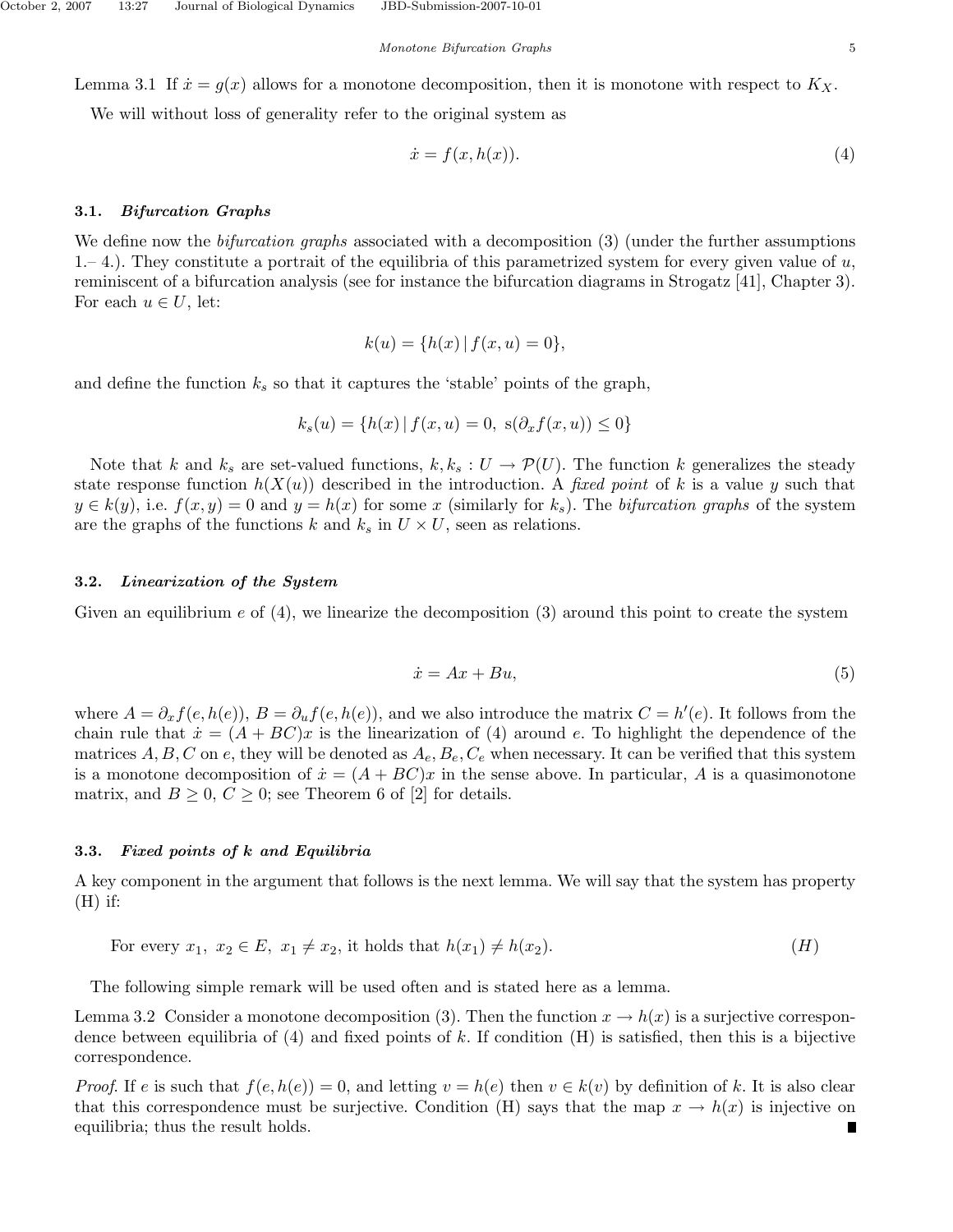We close this section with an analysis of the Jacobian of *k* around equilibria. Given a point (*a, b*) such that  $b \in k(a)$ , we say that *k* is *single valued around*  $(a, b)$  if there exist open neighborhoods *S*, *T* around *a, b* respectively, such that graph $(k) \cap (S \times T)$  is the graph of a single valued function. From now on, we will always assume that that the bifurcation graph *k* is single valued around its fixed points (*y, y*).

Lemma 3.3 Let *e* be an equilibrium of (4) such that det  $A \neq 0$ , and let *k* be single valued and differentiable in a neighborhood of  $(v, v)$ ,  $v := h(e)$ . Then  $k'(v) = -CA^{-1}B$  at this point.

*Proof.* Define  $v := h(e)$ . Since  $\det A \neq 0$ , the implicit function theorem yields a function  $\sigma : S \to X$ defined on an open neighborhood *S* of *v*, such that  $\sigma(v) = e$  and  $f(\sigma(u), u) = 0$  for all  $u \in S$ . The function  $u \to h(\sigma(u))$  can be thought of as a branch of *k* that intersects  $(v, v)$ . Let *A, B, C* be as above. It follows by the chain rule that  $A\sigma'(v) + B = 0$ , hence  $\sigma'(v) = -A^{-1}B$ .

The assumption that k is single valued around  $(v, v)$  allows us to conclude  $k(u) = h(\sigma(u))$  in a neighborhood of this point. Hence locally  $k'(v) = h'(e)\sigma'(v) = -CA^{-1}B$ .

In the case  $m = 1$ , note that *k* is locally a scalar function, and  $-C A^{-1}B$  is a real number.

In the following section we study the relationship between  $-C A^{-1}B$  and  $A + BC$  in this context, in order to draw conclusions about the stability of the equilibria of the original system (4) by looking at the functions *k* and *ks*.

# **4. Stability of Equilibria**

We begin by stating several results which are standard, at least in the cooperative case, and we provide two short proofs for the sake of clarity. Consider matrices  $A \in M_{n \times n}$ ,  $B \in M_{n \times m}$ ,  $C \in M_{m \times n}$ , where  $M_{k \times l}$  is the space of all matrices with *k* rows and *l* columns.

Lemma 4.1 Assume that *A* is nonsingular. Then  $A + BC$  is nonsingular if and only if  $CA^{-1}B + I$  is nonsingular.

*Proof.* Recall that for  $P \in M_{n \times m}$  and  $Q \in M_{m \times n}$  arbitrary, it holds  $\det(I + PQ) = \det(I + QP)$ . Then  $\det(A + BC) = \det(A) \det(I + A^{-1}BC) = \det(A) \det(I + CA^{-1}B)$ , and the conclusion follows.

For the following result see also [2], Lemma 6.6, and the book by Bellman [6].

Lemma 4.2 Let *A* be a quasimonotone, Hurwitz matrix. Then  $-A^{-1} ≥ 0$ .

*Proof.* Consider  $x_0 \geq 0$ , and let  $x(t)$  be the solution of the dynamical system  $\dot{x} = Ax$ , such that  $x(0) = x_0$ . By quasimonotonicity it holds  $x(t) \geq 0$ , for every  $t \geq 0$ . The result follows from the equation

$$
-x_0 = \int_0^\infty x'(t) dt = A \int_0^\infty x(t) dt.
$$

П

The following lemma will also be used below. For an excellent resource on this general subject for the cooperative case, we recommend the book by Berman and Plemmons [7].

Lemma 4.3 Let *A* be strongly quasimonotone with respect to K, and let  $B \ge 0$  with respect to K,  $B \ne 0$ . Then  $s(A + B) > s(A)$ .

Proof. This follows e.g. by Theorem 1.1 of Thieme [42].

The following proposition is essentially a reference to Theorem 2 in [14], in this more general context. Recall that a matrix is called *Hurwitz* if all its eigenvalues have strictly negative real part.

Proposition 4.4 Let  $B \geq 0$ ,  $C \geq 0$ , and *A* quasimonotone. Then  $A + BC$  is Hurwitz if and only if *A* is Hurwitz and  $-C A^{-1}B - I$  is Hurwitz.

*Proof.* Let  $A + BC$  be Hurwitz, so that A is Hurwitz as well since  $s(A) \leq S(A + BC)$  — this inequality is a standard result for the cooperative cone, and it follows e.g. from Theorem 1.1 of [42] in the abstract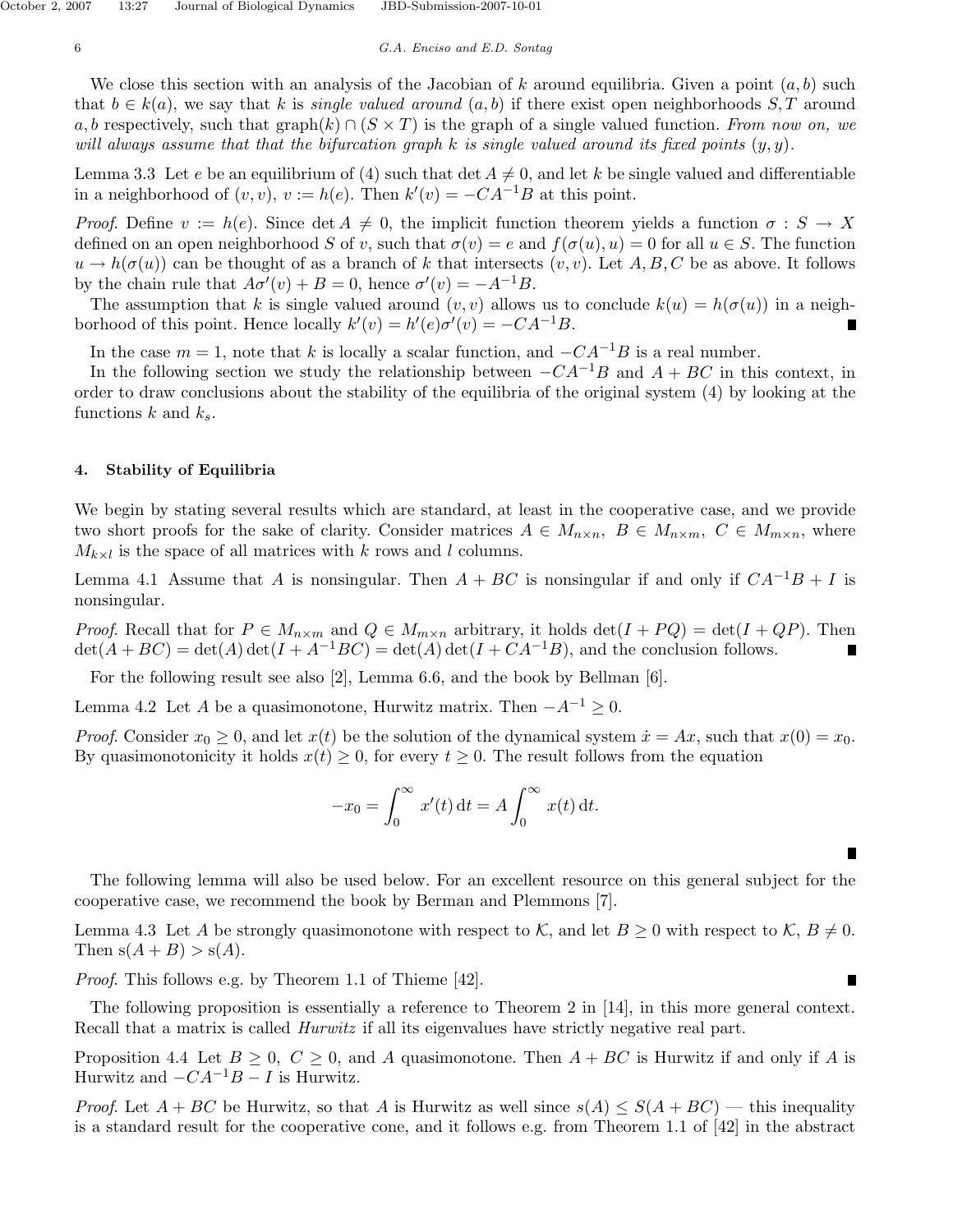cone case. Then  $-CA^{-1}B-I$  is nonsingular by Lemma 4.1, and therefore Hurwitz by Theorem 2 of [14]. Conversely, let *A* and  $-CA^{-1}B - I$  be Hurwitz. Then in particular  $-CA^{-1}B - I$  is nonsingular. By Theorem 2 of [14] once again,  $A + BC$  is Hurwitz.

See Section 2 of [7] for more information about the stability of quasimonotone matrices of similar form, and see also the book by Farina and Rinaldi [15].

The following proposition establishes a general relationship between the two matrices *A* + *BC* and  $-CA^{-1}B-I$ , eliminating the nonsingularity condition in [14].

Proposition 4.5 Let  $B \geq 0$ ,  $C \geq 0$ , and let *A* be quasimonotone and Hurwitz. Then

$$
sign s(A + BC) = sign s(-CA^{-1}B - I).
$$

*Proof.* By Lemma 4.2 it holds  $-A^{-1} \geq 0$ , and therefore  $-CA^{-1}B - I$  is a quasimonotone matrix. Thus s( $-CA^{-1}B - I$ ) is a well defined real number.

Given that *A* is Hurwitz, it follows by Proposition 4.4 that  $s(A+BC) < 0$  if and only if  $s(-CA^{-1}B-I) <$ 0. We will show that it also holds that

$$
s(A + BC) \le 0 \iff s(-CA^{-1}B - I) \le 0,
$$

which immediately implies that  $s(A + BC) = 0 \leftrightarrow s(-CA^{-1}B - I) = 0$ . Hence  $s(A + BC) > 0$  if and only if  $s(-CA^{-1}B - I) > 0$ , and this will complete the proof.

Let  $s(A + BC) \leq 0$ , and let  $\epsilon > 0$ . Define  $A_{\epsilon} = A - \epsilon I$ , so that  $A_{\epsilon} + BC$  is Hurwitz. Applying Proposition 4.4 with *A* replaced by  $A_{\epsilon}$ , it holds that  $-CA_{\epsilon}^{-1}B-I$  is a Hurwitz matrix. As  $\epsilon$  tends towards zero,  $A_{\epsilon}^{-1}$  converges to  $A^{-1}$ , using the nonsingularity of these matrices. Therefore s( $-CA_{\epsilon}^{-1}B-I$ ) converges towards  $s(-CA^{-1}B - I)$ , so that  $s(-CA^{-1}B - I) \leq 0$ .

Similarly, let  $s(-CA^{-1}B - I) \le 0$ . Given  $\epsilon > 0$ , it holds that  $-CA^{-1}B - I - \epsilon I = -CA^{-1}B - (1+\epsilon)I$  is Hurwitz. So is therefore the matrix  $-C[(1+\epsilon)A]^{-1}B - I$ . Applying Proposition 4.4 as before, we obtain that  $(1 + \epsilon)A + BC$  is Hurwitz, for every  $\epsilon > 0$ . By the same continuity argument,  $s(A + BC) \leq 0$ .

For the remainder of this section, we assume that the set *X* is order convex, i.e. if  $a \in X$ ,  $b \in X$ , and  $a \leq c \leq b$ , then  $c \in X$ . We assume also that the cone *K* has nonempty interior.

Theorem 4.6 Consider a *C*<sup>1</sup> strongly monotone system with bounded orbits, which is decomposed in the form (3) under assumptions 1.– 4. For every equilibrium *e* of (4), let the linearization around *e* be strongly monotone, and assume  $s(A_e) \neq 0$ . Then almost every solution of the system converges towards an equilibrium *e* such that  $s(A_e) < 0$  and  $s(-C_eA_e^{-1}B_e) \leq 1$ .

Proof. We can apply Theorem 7 of [12], which in this context states that given a *C*<sup>1</sup> strongly monotone system with bounded orbits and strongly monotone linearizations, almost every solution converges towards an equilibrium *e* in  $E_s$  (*e* is dependent on the initial condition). Now let  $A, B, C$  be  $A_e, B_e, C_e$  respectively. Given an equilibrium *e* of the system, if  $s(A) > 0$  then  $s(A + BC) > 0$  by Lemma 4.3 in the Appendix. If  $s(A) < 0$ , then *A* is Hurwitz and it follows that  $s(A + BC) \le 0$  if and only if  $s(-CA^{-1}B - I) \le 0$  by Proposition 4.5. This is equivalent to  $s(C(-A^{-1})B) \leq 1$  by definition.

Several remarks concerning the above result are at hand.

**Remark 0:** in the case  $m = 1$ , by Lemma 3.3, the conclusion is equivalent to the almost-everywhere convergence towards the equilibria *e* such that  $h(e)$  is a fixed point of  $k_s$  and  $k'_s(h(e)) \leq 1$ . This geometric interpretation is probably the most useful aspect of this theorem.

**Remark 1:** The assumption that the system has strongly monotone linearizations is used to conclude that a generic solution converges towards some element of *E<sup>s</sup>* (as opposed to merely towards the set of equilibria  $E_s$ ). The same conclusion follows from assuming that the system has countably many equilibria.

**Remark 2:** Another variation can be given for systems in which some equilibria satisfy  $s(A) = 0$ . This is conceivable in applications, for instance in the event of the diagonal in the bifurcation graph intersecting the boundary between a stable and an unstable branch. Also, one could have  $s(A) = 0$  at the origin, although this is unlikely in systems with linear decay terms. In either case, one can allow for such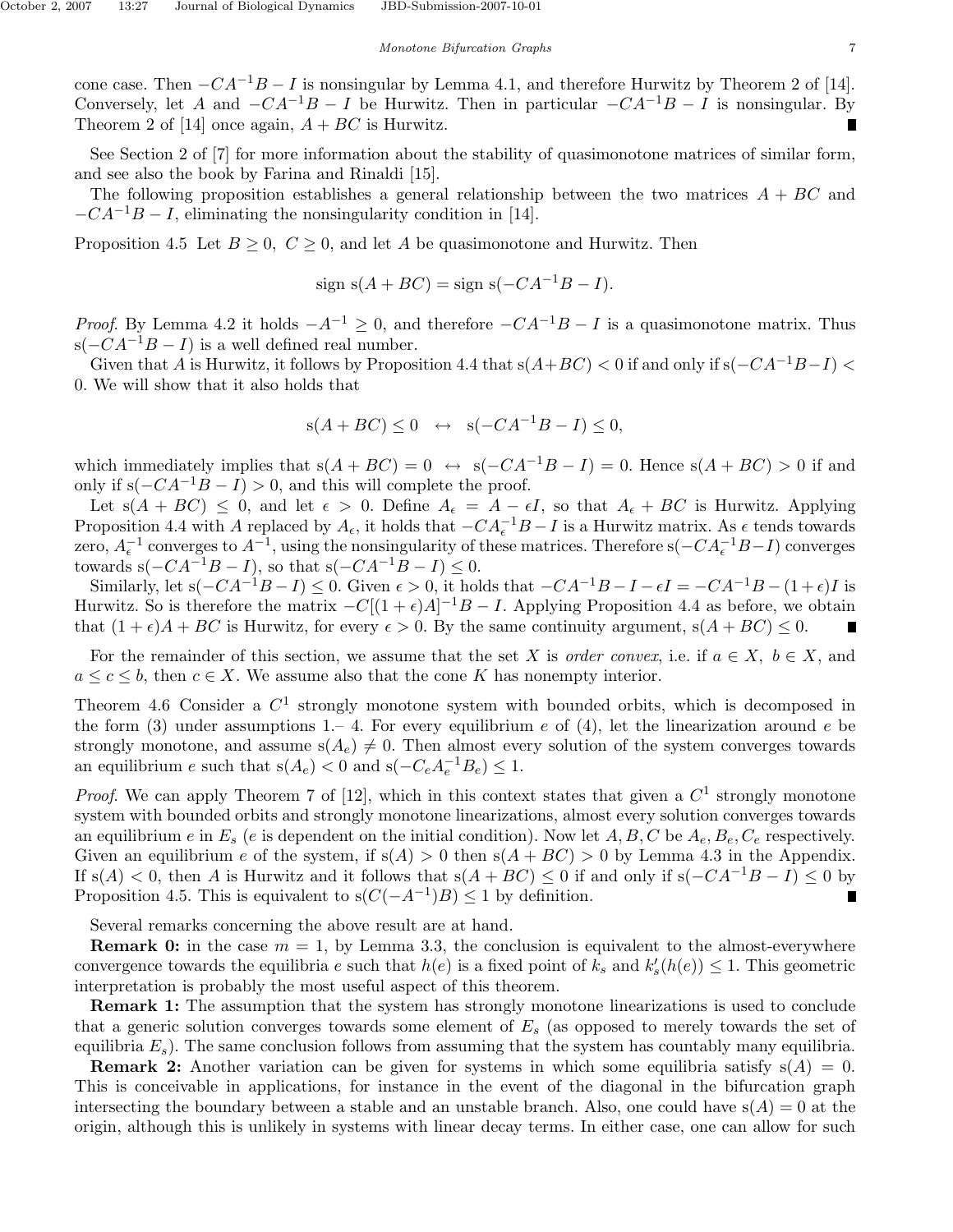equilibria in the result by concluding that almost every solution converges towards an equilibrium *e* such that either  $s(A) = 0$  or  $s(A(e)) < 0$ ,  $s(C(-A^{-1})B) \leq 1$ . Moreover, one can rule out that  $s(A + BC) \leq 0$ for some of those equilibria: if it holds that  $BC \neq 0$  and  $A + BC$  has strongly monotone linearization, then  $0 = s(A) < s(A + BC)$  by Lemma 4.3 in the Appendix.

**Remark 3:** An important variation of this result concerns the case in which the only equilibrium without a strongly monotone linearization is zero. This case is encountered for instance in cooperative gene regulatory network models with Hill function nonlinearities. To get around this problem in the cooperative case (assuming one might have uncountably many equilibria), one can prove that the Improved Limit Set Dichotomy is still satisfied for this system, by following the same argument as in the proof of Theorem 2.16 of [20], observing that the origin cannot be part of any omega limit set with more than one element by the Limit Set Nonordering Property. Then the same proof of Theorem 7 in [12] can still be verified to hold for this system, and the same conclusion in Theorem 4.6 above holds.

Theorem 7 of [12] is only one of several results strengthening the original argument by Hirsch [18]. It differs from other results in that it doesn't make assumptions on the countability of *E*, that it concludes the generic convergence towards a point in  $E<sub>s</sub>$  (as opposed to  $E$ ), and that it can be generalized to infinite dimensions (which will be essential in later sections of this paper).

## **5. System Reduction**

We now come to the subject of defining a new system which preserves some of the properties of the original one, while being in some sense simpler to study. In the case of strongly monotone systems, the relevant properties are the number and location of the equilibria, as well as their stability properties.

Consider the particular case in which the bifurcation function  $k(u)$  on  $\mathbb{R}^m$  is single-valued,  $s(A) < 0$ around each equilibrium, and condition (H) is satisfied. Then the equilibria of the system

$$
\dot{u} = k(u) - u
$$

are in bijective correspondence with those of the original system, by Lemma 3.2. Moreover, the linear stability of the equilibria is preserved under this correspondence, by Proposition 4.5. It follows in this sense that this *m*-dimensional system is a reduction of the original system — see [14] for a more detailed discussion of this particular case.

Even for general set-valued *k*, a different, stronger reduction is sometimes possible, in the sense that the reduced system is one-dimensional. We say that a set function  $\gamma$  is *injective*<sup>\*</sup> if  $\gamma(x_1) \cap \gamma(x_2) = \emptyset$  whenever  $x_1 \neq x_2$ . Notice that if *γ* is injective<sup>\*</sup>, then the inverse  $\gamma^{-1}$  is a well defined single-valued function. If the set function  $\gamma$  is single valued around a point  $(a, b)$ , then its differentiability can be naturally defined locally around that point.

Lemma 5.1 Let  $\gamma : U \subseteq \mathbb{R} \to \mathcal{P}(\mathbb{R})$  be an injective<sup>\*</sup> set function, which is both locally single valued and differentiable around its fixed points. Define  $g(x) := x - \gamma^{-1}(x)$ . Then

- (i) The function *g* is single-valued.
- (ii)  $x \in \gamma(x)$  if and only if  $q(x) = 0$ .

(iii) Consider a fixed point  $x \in \gamma(x)$ , such that  $\gamma'(x) \neq 0$ . Then  $g'(x) \leq 0$  if and only if  $0 < \gamma'(x) \leq 1$ .

Proof. The proofs of the first two statements are evident by definition. To see the third statement, note that  $(\gamma^{-1})'(x)$  is locally well defined around  $(x, x)$  by the inverse function theorem. It holds  $g'(x) \leq 0$  iff  $1 \leq (\gamma^{-1})'(x)$ , and  $(\gamma^{-1})'(x) = 1/\gamma'(x)$  using the chain rule and the expression  $\gamma^{-1}(\gamma(z)) = z$ . Finally,  $1 \leq 1/\gamma'(x) \text{ iff } 0 < \gamma'(x) \leq 1.$ 

We will see below how the injectivity of bifurcation functions for strongly monotone systems is satisfied. Lemma 5.2 Under the assumptions of Theorem 4.6,  $(H)$ , and  $m = 1$ , let it also hold that (i) *k* is injective<sup>∗</sup>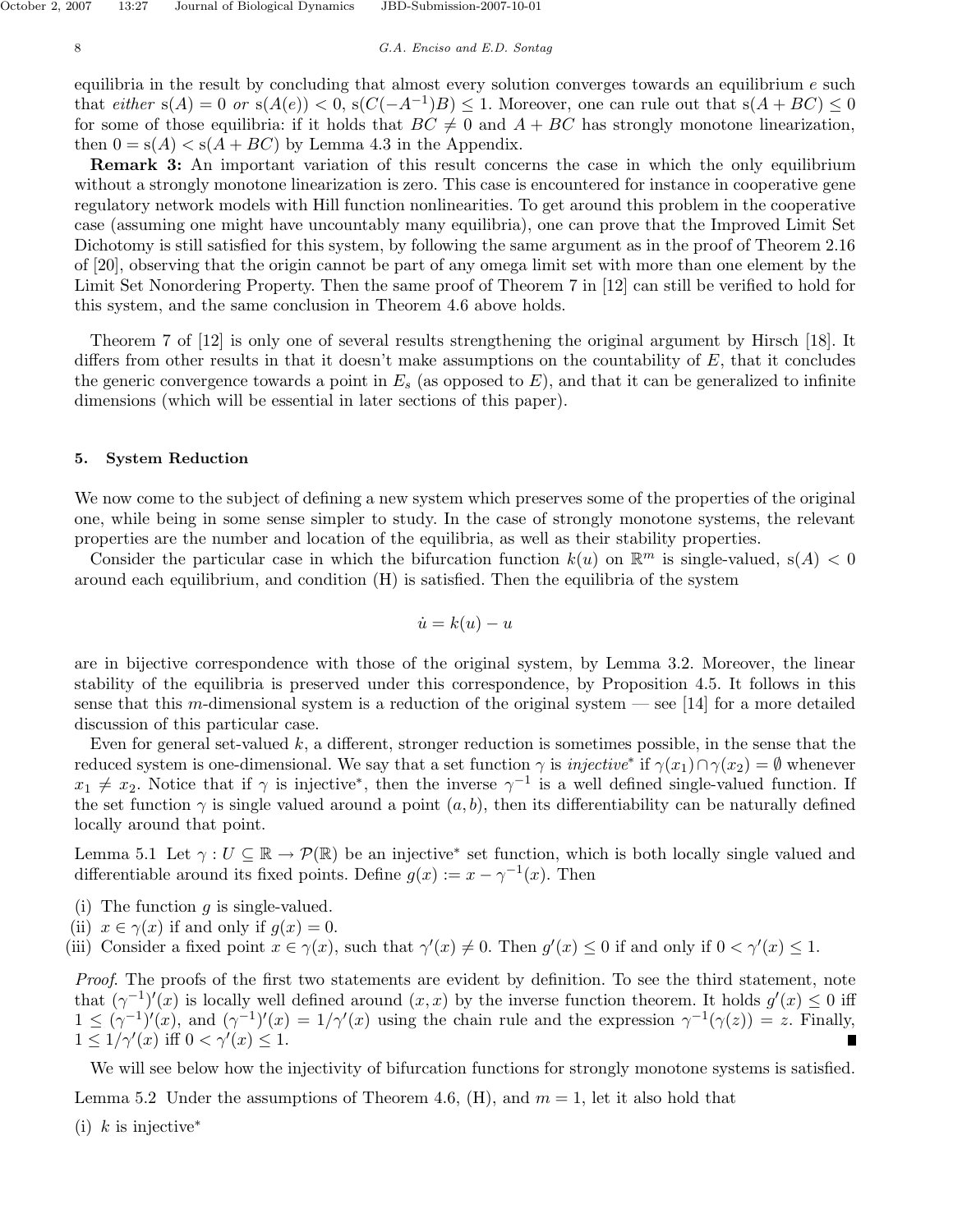- (ii) *k* is locally single valued and differentiable around its fixed points
- (iii)  $k'(x) \neq 0$  for any fixed point *x*
- (iv)  $k'(x) < 0$  for every fixed point *x* such that  $x \notin k_s(x)$ .

Then there is a bijective correspondence between the equilibria of the system (3) and those of

$$
\dot{u} = u - k^{-1}(u). \tag{6}
$$

Moreover, the local stability of the equilibria is preserved under this correspondence.

*Proof.* The correspondence between the equilibria of the closed loop and  $(6)$  is clear by Lemmas 3.2 and 5.1. By Theorem 4.6 and its interpretation for one dimensional systems (Remark 0), the locally stable equilibria are those corresponding to fixed points *u* of  $k(u)$  for which  $0 < k'(u)$  (by assumption 3.) and  $k'(u) \leq 1$ . These are exactly those points which are linearly stable in (6), by Lemma 5.1.

#### **6. An Autoregulatory Transcription Network**

We consider as an application the following gene network, where we apply our arguments with  $m = 1$ . Consider a cycle of *N* proteins  $p_1, \ldots, p_N$ , each of which with its respective messenger RNA  $r_i$ . We denote the extranuclear concentration of the protein  $p_i$  by  $q_i$ . Let each protein promote the transcription of its own mRNA, as in the model proposed in [9] in the case of nitrogen catabolism. Let also each protein  $p_i$ promote the transcription of  $p_{i+1}$ , or that of  $p_1$  in the case of  $p_N$ . The full system has the form

$$
\begin{aligned}\n\dot{p}_i &= K_{imp,i}(q_i) - K_{exp,i}(p_i) - a_{2i}p_i \\
\dot{q}_i &= T(r_i) - K_{imp,i}(q_i) + K_{exp,i}(p_i) - a_{3i}q_i, \quad i = 1 \dots N, \\
\dot{r}_i &= H(p_i, p_{i-1}) - a_{1i}r_i,\n\end{aligned} \tag{7}
$$

where all constants involved are positive, and  $p_0$  is identified with  $p_N$  throughout. See Figure 2 for an illustration. The model in  $[9]$  lets the transcription factors  $w, y$  be inhibitory, and hence doesn't fit the present analysis from here on. Nevertheless note that by replacing  $(p_1, q_1, r_1)$ ,  $(p_2, q_2, r_2)$  and  $(p_3, q_3, r_3)$ by  $(y, \psi, Y)$ ,  $(z, \zeta, Z)$ ,  $(w, \omega, W)$  respectively, one obtains a very similar structure as in (7) for the main downstream subsystem of that model.

The exact form of the functions *H, T, K* is relatively unimportant, as long as each of their partial derivatives are positive (except possibly at the origin). For the sake of the argument, we use the following functions, including a multivariate Hill function *H*(*x, y*):

$$
H(x,y) = \frac{A_1 x^m + A_2 y^n}{A_1 x^m + A_2 y^n + B_1}, \ T(r) = \frac{A_4 r}{B_2 + r}, \ K_{imp}(q) = K_i q, \ K_{exp}(p) = K_e p.
$$

Note that the double use of  $A_1$  and  $A_2$  is necessary for *H* to be increasing with respect to *x*, *y*. It is also a consequence of a quasi steady state analysis as in [25].

The decomposition considered uses the input variable *λ*:

$$
\begin{aligned}\n\dot{p}_i &= K_{imp,i}(q_i) - K_{exp,i}(p_i) - a_{2i}p_i, \ i = 1 \dots N, \\
\dot{q}_i &= T(r_i) - K_{imp,i}(q_i) + K_{exp,i}(p_i) - a_{3i}q_i, \ i = 1 \dots N, \\
\dot{r}_i &= H(p_i, p_{i-1}) - a_{1i}r_i, \ i = 2 \dots N, \\
\dot{r}_1 &= H(p_1, \lambda) - a_{1i}r_1,\n\end{aligned}\n\tag{8}
$$

A routine verification shows that this decomposition satisfies the conditions 1.– 4. in the definition, using the standard cooperative orders in  $\mathbb{R}^n$  and  $\mathbb{R}^m$ .

Recall that *A, B, C* denote the matrices which linearize the open system, in this case (8).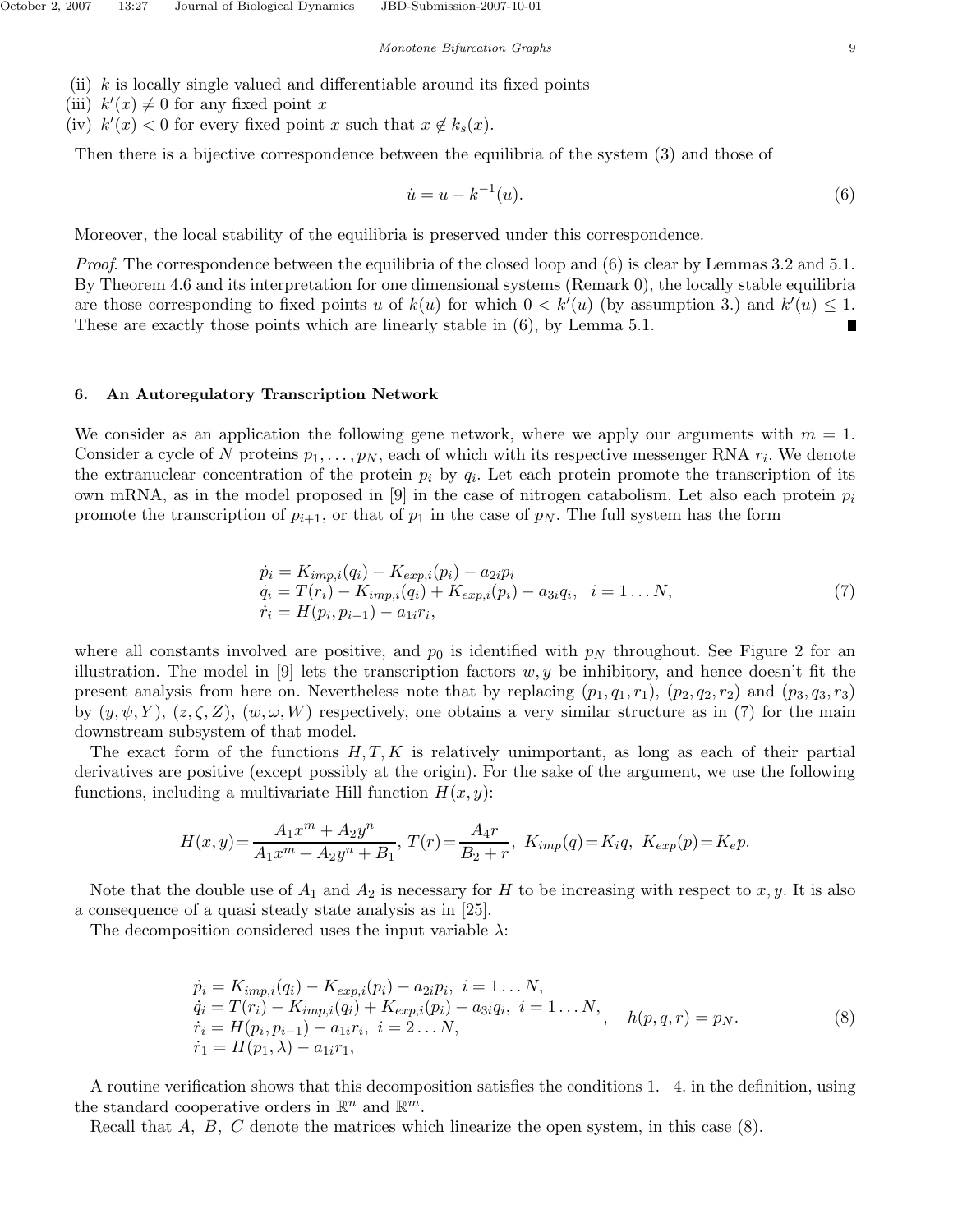



Figure 2. The signed digraph associated to system  $(7)$  in the case  $N = 3$ .

Proposition 6.1 Almost every solution of (7) converges towards those equilibria *e* such that  $s(A) < 0$ ,  $s(C(-A^{-1})B)$  ≤ 1.

Suppose (H) holds. Then almost every solution of (7) converges towards the equilibria *e* corresponding to fixed points  $h(e)$  of  $k_s$  such that  $k'_s(h(e)) \leq 1$ .

Proof. We prove the first statement. The boundedness of the solutions of (7) follows by a straightforward argument, using the boundedness of the Hill nonlinearities (proof: the values of each of the variables  $p_i$ converge towards an interval [0,M] for some large enough M regardless of initial condition, due to the boundedness of the function  $K_{imp,i}$  and the decay rate  $a_{2i}p_i$ . Use this information to bound the values of the variable  $q_i$ . Bound the values of  $r_i$  in a similar way).

Also, every equilibrium  $e \gg 0$  of the system has a strongly monotone linearization: each of the nonlinearities of the system has positive derivative given positive arguments, therefore the digraph associated to the linearization around *e* is still given by Figure 2.

Furthermore, it holds that  $e \gg 0$  implies  $e = 0$ . For instance, if *e* is an equilibrium such that,  $q_i = 0$  for some *i*, then necessarily  $r_i = p_i = 0$ . If  $r_i = 0$ , then either  $p_i = 0$  or  $p_{i-1} = 0$ . Similarly, if  $p_i = 0$ , then  $q_i = 0, r_i = 0$  and  $r_{i+1} = 0$ . By iterating these arguments the claim follows.

In particular it follows that every nonzero equilibrium has a strongly monotone linearization. If  $s(A_s) \neq 0$ at every equilibrium *e* and if the linearization around  $e = 0$  is strongly monotone (or not an equilibrium), then the result follows from Theorem 4.6.

If the linearization around the origin is strongly monotone but  $s(A_e) = 0$  for some equlibria *e*, notice that linearizing around each such equilibrium it holds  $BC \neq 0$  — otherwise  $A = A + BC$  and A would also be strongly quasimonotone, a contradiction by construction. It follows  $s(A+BC) > 0$ , by Lemma 4.3. Therefore almost no solution converges towards *e* (see Lemma 2.1 of [37]). The conclusion of Theorem 4.6 follows as in Remark 2.

In the case that the origin  $e = 0$  doesn't have a strongly monotone linearization, it holds  $s(A_e) < 0$  at this point, as is clear by looking at the linearization around the origin. The result follows using Remark 3, given after the proof of Theorem 4.6.

The second statement follows directly from the first, together with Lemma 3.2 and Lemma 3.3.

Π

See Figure 3 for a numerical example of this result. This figure shows a numerical computation of *k* and *k<sup>s</sup>* for some specific values of the parameters. The theorem predicts that most solutions of the closed-loop system (7) should converge to one of the states that correspond to the intersection of the green and the blue curves (given that the slopes of the blue curves have value less than one in the graph). Note that there are four such intersections (one at zero, one at an intermediate value, and two on the two almost-overlapping branches), and hence there are four stable steady states. Moreover, and this is a most important feature of our approach, this conclusion persists even if the very special parameter values used in the example are varied across broad ranges, as long as the qualitative graphical picture (i.e. the number of blue fixed points and their slopes) remains unchanged. This robustness of conclusions makes our combination of graphical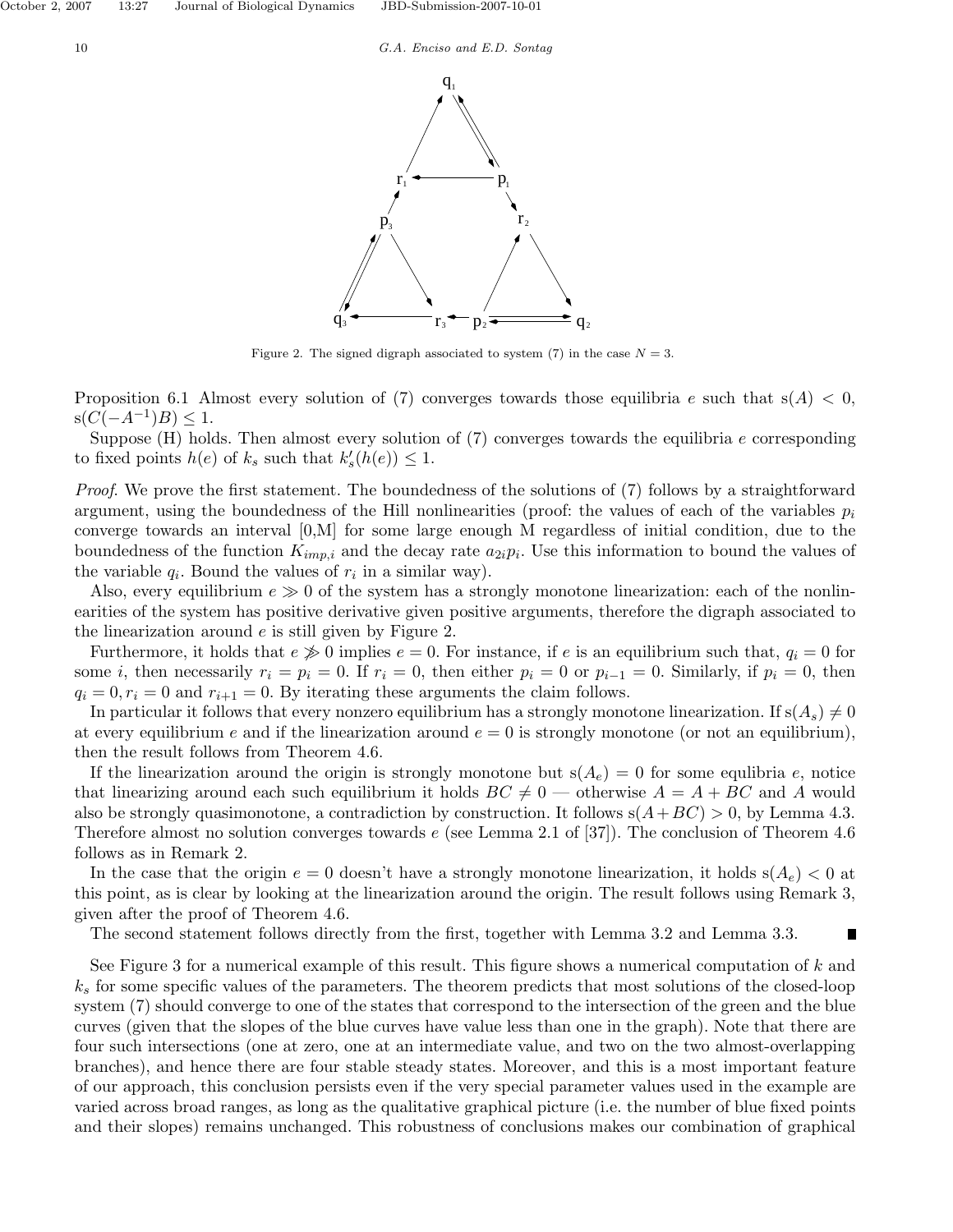and theoretical approach a very useful tool for sensitivity analysis, akin to the use of graphical tools in classical control theory.<br>
a) b)



Figure 3. A numerical computation of  $k$ ,  $k_s$  for (7) in the case  $N = 2$ , using the parameters  $m_1 = m_2 = 4$ ;  $n_1 = n_2 = 1$ ;  $K_{i1} = K_{i2} = 1/6$ ;  $K_{e1} = 1/15$ ;  $K_{e2} = 1/12$ ;  $a_{11} = a_{12} = 1$ ;  $a_{21} = 1/10$ ;  $a_{22} = 1/12$ ;  $a_{31} = a_{32} = 1/12$  $1/6$ ;  $A_{11} = A_{12} = 1$ ;  $A_{21} = A_{22} = 1$ ;  $A_{41} = A_{42} = 10$ ;  $B_{11} = B_{12} = 16$ ;  $B_{21} = B_{22} = 10$ . a) The function *k*, with the unstable branches in red. b) the function  $k_s$  after removing unstable branches.

In the rest of this section, we will take a closer look at the bifurcation curve  $k(\lambda)$  and how to determine its stable branches and to ensure property (H), the main results being Proposition 6.5 and Corollary 6.7. We will also show that for  $N = 1$ , a one dimensional reduction of the system is possible.

Note that this system is a cascade of *N* three-dimensional subsystems with a single input each. Let us concentrate on one of these subsystems, which we write as

$$
\begin{aligned}\n\dot{p} &= K_i q - K_e p - a_2 p \\
\dot{q} &= T(r) - K_i q + K_e p - a_3 q \\
\dot{r} &= H(p, \lambda) - a_1 r.\n\end{aligned} \tag{9}
$$

In order to study this 'core' system, we consider  $\lambda$  to be a fixed constant, rather than an input. To compute the bifurcation graph of this system, note that it is itself a strongly monotone system, and that it can be studied using the previous results by decomposing it as the closed loop of

$$
\begin{aligned}\n\dot{p} &= K_i u - K_e p - a_2 p \\
\dot{q} &= T(r) - K_i q + K_e p - a_3 q, \quad h(p, q, r) = q, \\
\dot{r} &= H(p, \lambda) - a_1 r.\n\end{aligned} \tag{10}
$$

which contains the single input *u*.

Lemma 6.2 Let  $\lambda$  be a fixed constant. Then the system (9), when decomposed according to (10), satisfies property (H).

*Proof.* Suppose that  $(p_1, q_1, r_1)$ ,  $(p_2, q_2, r_2)$  are two equilibria of the system (9) such that  $q_1 = q_2$ . From the first equation in (9) we deduce that  $p_1 = p_2$ , and therefore also  $r_1 = r_2$ . This implies the statement.

Note that for every value of *u* there exists a unique equilibrium of (10). Let  $\hat{k}(u)$  denote the concentration of the variable q at this equilibrium. Thus  $\hat{k}(u)$  is the bifurcation graph of the system (9) decomposed as in (10), given a constant value of  $\lambda$ . One can compute

$$
\hat{k}(u) = c_1 T(c_2 H(c_3 u, \lambda)) + c_3 c_4 u,
$$

where  $c_1 = \frac{1}{K_i + a_3}$ ,  $c_2 = \frac{1}{a_1}$ ,  $c_3 = \frac{K_i}{K_e + a_2}$ ,  $c_4 = \frac{K_e}{K_i + a_3}$ .

Lemma 6.3 Let  $\lambda$  be a fixed constant. The equilibria of the system (9) are in bijective correspondence with the fixed points of  $\hat{k}(u)$ . The exponentially stable (resp. exponentially unstable) equilibria of (9) correspond to the fixed points  $\hat{k}(u) = u$  such that  $\hat{k}'(u) < 1$  (resp.  $\hat{k}'(u) > 1$ ).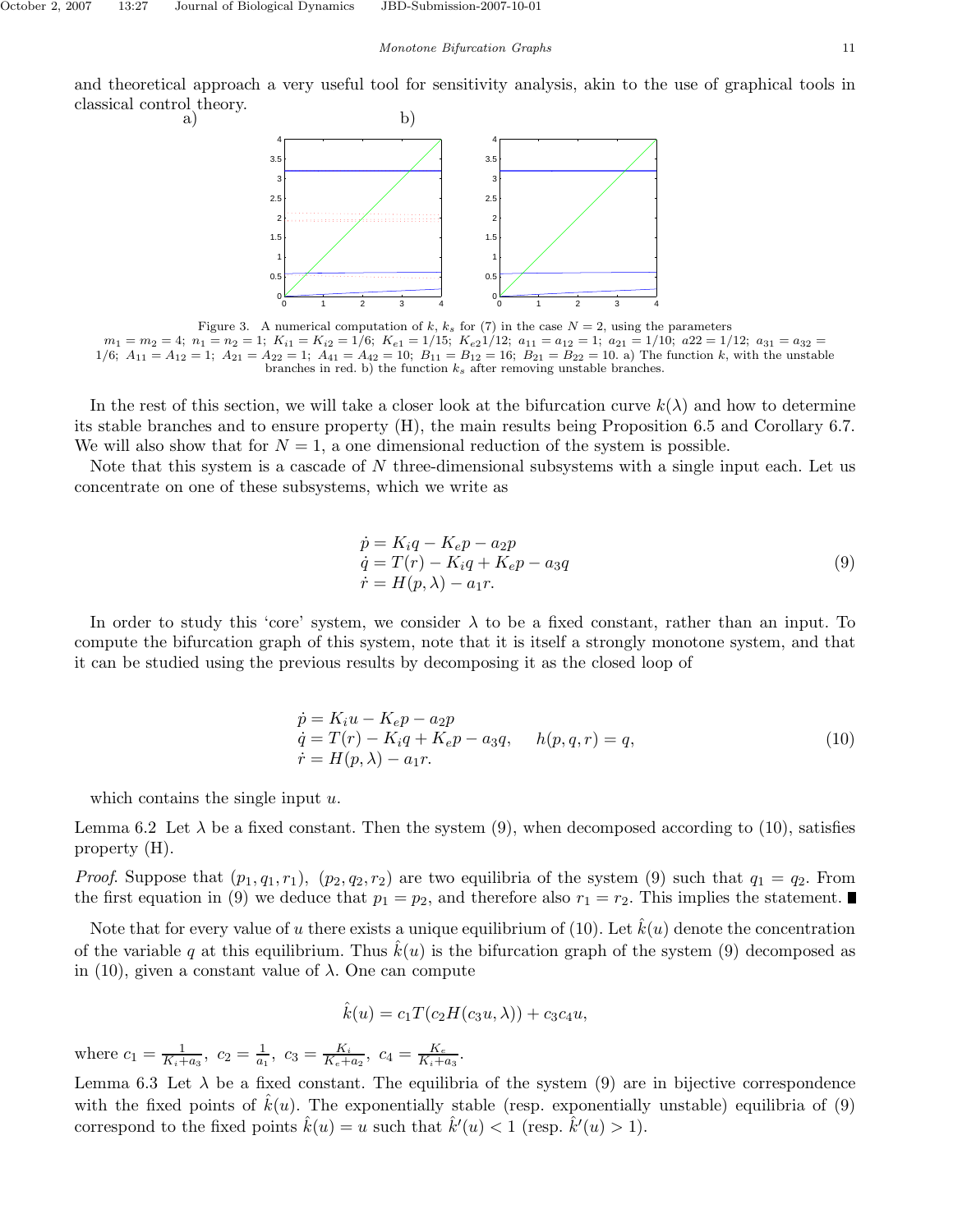Proof. The correspondence of the equilibria follows by Lemma 3.2. The correspondence of their stability follows after linearizing around each equilibrium by Proposition 4.5 and Lemma 3.3.

Having studied the core system (9) for a fixed value of  $\lambda$ , we let now  $\lambda$  vary over a range of values to compute the bifurcation graph  $k(\lambda)$  of the open loop (8). In the case  $N=1$ , this can be done by setting equal to zero the LHS of system (9), obtaining

$$
C_1 p = T\left(\frac{1}{a_1}H(p,\lambda)\right),\tag{11}
$$

for  $C_1 := (K_e + a_2)(K_i + a_3)/K_i - K_e > 0$ . Then  $k(\lambda)$  is the set of p satisfying this equation.

For general *N*,  $k(\lambda)$  consists of the steady state values of  $p_N$  in (8) given the constant value  $\lambda$ . Thus while  $\hat{k}(u)$  is single valued and typically sigmoidal,  $k(\lambda)$  may be multivalued and have stable and unstable branches.

Lemma 6.4 For  $N = 1$ , the function  $k(\lambda)$  is injective<sup>\*</sup>.

*Proof.* Note that  $\frac{\partial \hat{u}}{\partial \lambda} > 0$ , and that therefore for every fixed *u*, there can be at most one  $\lambda$  such that  $\hat{k}_{\lambda}(u) = u$ . The injectivity follows by definition of  $k(\lambda)$ .

Proposition 6.5 System (8) satisfies condition (H) for general  $N \geq 1$ .

*Proof.* This is a direct consequence of Lemmas 6.2 and 6.4: let  $(p_i^1, q_i^1, r_i^1), (p_i^2, q_i^2, r_i^2)$  be two different equilibria such that  $p_N^1 = p_N^2$ . Let j be the least index such that  $(p_j^1, q_j^1, r_j^1) \neq (p_j^2, q_j^2, r_j^2)$ . We can view the system associated to  $H_i$  as a closed loop of the form (10), and use as constant  $\lambda$  the value  $p_{i-1}^1 = p_{i-1}^2$ , or  $p_N^1 = p_N^2$  if  $i = 1$ . ¿From Lemma 6.2 it follows that  $p_j^1 \neq p_i^2$ . But from Lemma 6.4 it follows that  $p_{i+1}^1 \neq p_{i+1}^2$ . Inductively, it must follow  $p_N^1 \neq p_N^2$ , which is a contradiction.

Using the bifurcation graph  $k(\lambda)$  in the case  $N = 1$ , one can create the bifurcation graph of the open loop (8) for general *N* by composing the (multivalued) graphs  $k_i(\lambda)$  of every subsystem. This is further detailed in the appendix, where it is proved that the stable branches of  $k(\lambda)$  are the compositions of the stable branches of the  $k_i(\lambda)$ . Recall that we denote by  $k_s(\lambda)$  the stable bifurcation graph of the system.

We now show that for  $N=1$  there exists a one dimensional reduction of the three dimensional system (7).

Lemma 6.6 For  $N = 1$ , the stable (resp. unstable) branches of  $k(\lambda)$  are strictly increasing (resp. decreasing).

*Proof.* If  $(p, q, r)$  is an equilibrium of (9) for a fixed  $\lambda$ , then  $q = cp$  for a positive constant *c* by the first equation of (9). It holds in general that  $\hat{k}_{\lambda}(ck(\lambda)) = ck(\lambda)$  by definition of  $\hat{k}(u)$ *,*  $k(\lambda)$ . By the chain rule it holds

$$
\frac{\partial}{\partial \lambda} \hat{k}_{\lambda}(k(\lambda)) = ck'(\lambda)(1 - \frac{\partial}{\partial u} \hat{k}_{\lambda}(k(\lambda))).
$$

The left hand side is positive as mentioned above. Thus if  $\frac{\partial}{\partial u} \hat{k}_\lambda(k(\lambda)) > 1$  (i.e. on an unstable branch of  $k(\lambda)$ , it holds that  $k'(\lambda) < 0$ . Similarly on a stable branch. П

Corollary 6.7 For  $N = 1$ , there exists a bijective correspondence between the equilibria of (7) and those of  $\dot{\lambda} = \lambda - k^{-1}(\lambda)$ , which preserves local stability properties.

n

Proof. Follows from Lemma 5.2, using Proposition 6.5 and Lemmas 6.4, 6.6.

We define now an expression for the function  $k^{-1}(\lambda)$ , in the case  $N = 1$ . Recall that for a given  $\lambda$ ,  $k(\lambda)$ is the set of *p* satisfying (11). Evidently for a fixed  $\lambda$ ,  $k(\lambda)$  can have several values — but given a fixed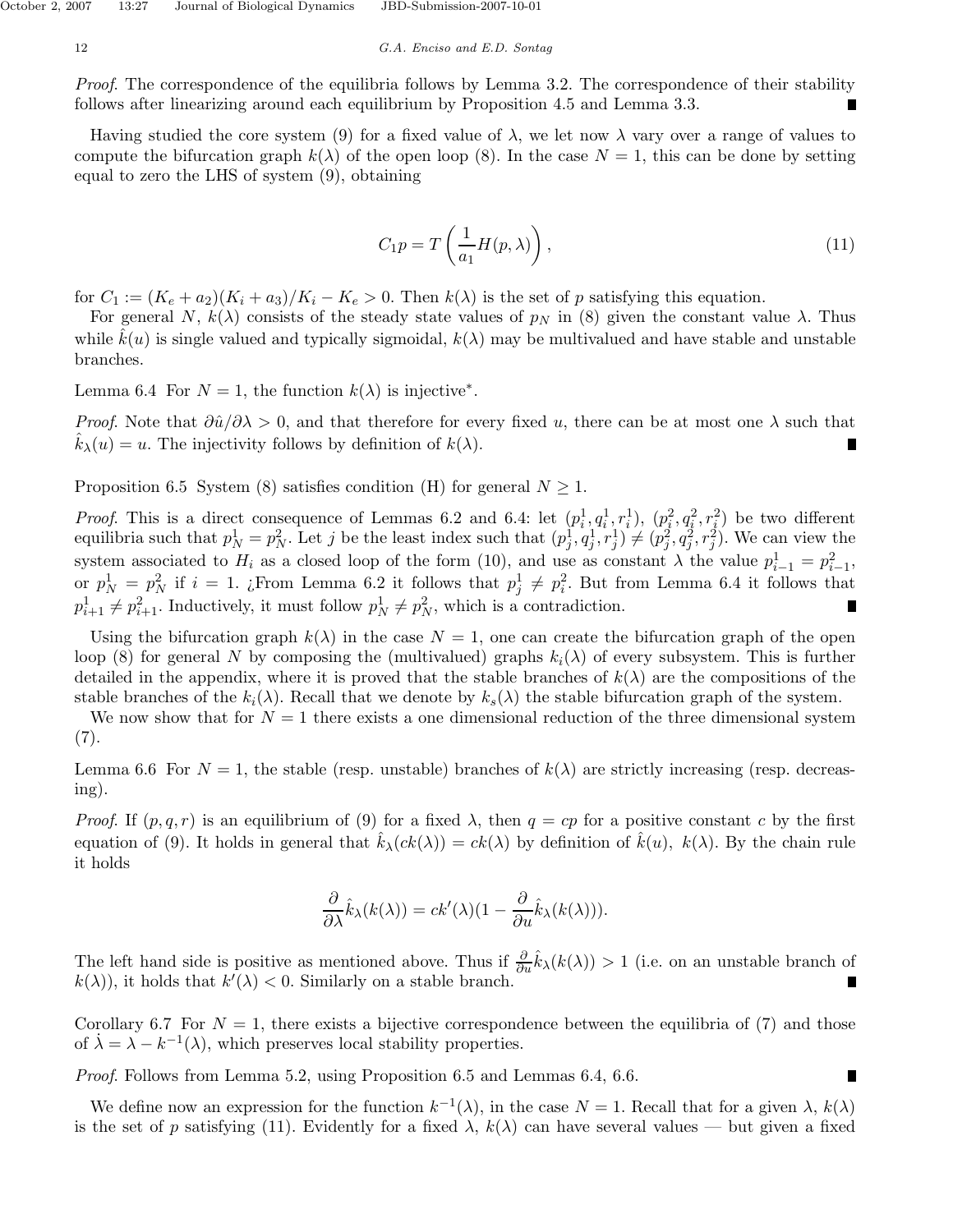value of *p*, one can find an expression for  $\lambda$  by expanding and solving this equation, obtaining

$$
\lambda = [C_1(B_2A_1 + A_1/a_1)p^{m+1} - A_1A_4p^m + B_1B_2C_1p]^{1/n}[A_2 - C_1(B_2A_2 + A_2/a_1)p]^{-1/n}.
$$

This expression is none other than  $k^{-1}(p)$ .

#### **7. Introducing Diffusion or Delay Terms**

Because of the strong structure imposed by the monotoncity conditions, the stability properties of monotone systems are preserved after the addition of delay or diffusion terms. This phenomenon is made precise in [36], and it is used here to extend Theorem 4.6 to such cases.

In order to address statements about 'almost every' state in infinite-dimensional systems, we will use the following measure-theoretic concept of 'sparseness' due independently to Christensen and Yorke et al. [10,21]. A Borel measurable subset A of a Banach space  $\mathbb B$  is said to be *shy* if there exists a compactly supported (nonzero) Borel measure  $\mu$  on  $\mathbb B$  such that  $\mu(A+x) = 0$  for every  $x \in \mathbb B$ . In finite dimensions, the concepts of shyness and zero Lebesgue measure coincide. Given a set *W* ⊆ B, we also say that a set *A* is prevalent in *W* if  $W - A$  is shy.

For both the delay and reaction diffusion systems, denote by  $\Phi_t$  the time evolution operator after time *t*. Fix  $t_0 > 0$ , and assume that  $t_0 > r$  in the delay case, where *r* is the maximum delay in the system. Define *s* as the set of equilibria *e* such that  $\rho(\Phi'_r(e)) \leq 1$ . It is a standard result that this definition doesn't depend on the specific value of *t*0.

We will continue to denote by  $E<sub>s</sub>$  the set of equilibria  $e$  of the finite dimensional system (3) for which  $s(A + BC) \leq 0$ . Once again, we assume that the set X is order convex and that the cone K has nonempty interior.

## **7.1.** *Reaction Diffusion Systems*

Let (3) be a strongly cooperative system with strongly monotone linearizations around equilibria, defined on  $X_0 = \mathbb{R}^n$  or  $X_0 = (\mathbb{R}^+)^n$ . Consider the reaction diffusion system with Neumann boundary conditions

$$
v_t = D\Delta v + f(v, h(v)).
$$
\n<sup>(12)</sup>

Here *D* is a diagonal matrix with nonnegative entries, the domain  $\Omega \subseteq \mathbb{R}^p$  is convex with smooth boundary, and the state space used is  $X = C(\Omega, X_0)$ . We use the variable *v* instead of the usual *u* to prevent confusion with the input notation (we will nevertheless use x as the space variable in this section). For details on the existence and uniqueness of solutions for this system, see for instance Theorem 7.3.1 in Smith [36].

If the state *e* is an equilibrium of (3), then the constant function  $\hat{e}$  is an equilibrium of (12). But, unlike the delay case (see below), there may be equilibria of (12) which do not correspond to equilibria of (3), i.e. which are not uniform in space. A theorem by Kishimoto and Weinberger [26] guarantees, for strongly cooperative reaction diffusion systems on a convex domain, that a spatially nonuniform equilibrium must be linearly unstable. This is a key ingredient in the following result, which uses the notation following equation (5).

Theorem 7.1 Let (3) be a strongly cooperative system with bounded solutions, and such that every equilibrium *e* has a strongly monotone linearization, and  $s(A(e)) \neq 0$ . Then almost every solution of the reaction diffusion system (12) converges towards the spatially uniform equilibria  $\hat{e}$  such that  $s(A(e)) < 0$ and  $s(C(-A^{-1})B) \leq 1$ .

Proof. By Corollary 7.3.2 and Theorem 7.4.1 of [36], system (12) is well defined on *X* and strongly monotone. Consider the following independent statements.

First, by the proof of Theorem 9 in [12], for almost every initial condition  $v(x) \in X$  (in the sense of prevalence) there exists  $\bar{v}(x) \in_s$  such that  $\Phi_t(v) \to \bar{v}$  as  $t \to \infty$  (under the supremum norm).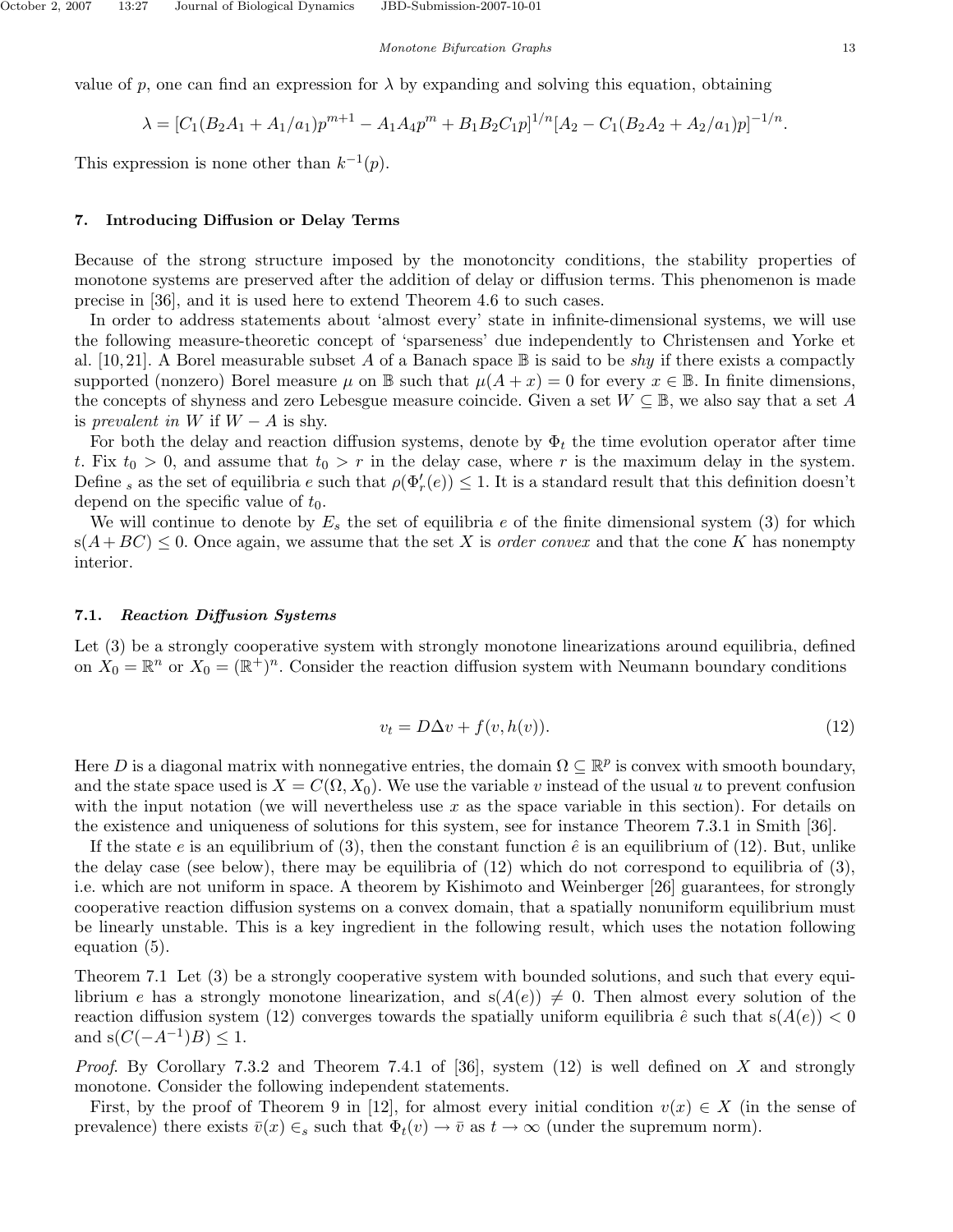Second, by the main result in [26], every element of  $_s$  is of the form  $\hat{e}$ , for some equilibrium  $e$  of (3). Moreover, by Remark 7.6.1 of Smith [36], an equilibrium  $\hat{e}$  of (12) is in  $_s$  if and only if  $e$  is in  $E_s$ . Therefore the function  $e \rightarrow \hat{e}$  is a bijection between *s* and  $E_s$ .

Third, the argument in the proof of Theorem 4.6 applies for system (3) to conclude that *E<sup>s</sup>* consists of the equilibria *e* such that  $s(A(e)) < 0$  and  $s(C(-A^{-1})B) \leq 1$ .

The conclusion follows by combining the results of the last three paragraphs.

Given the modularity of this proof, any of the remarks after the proof of Theorem 4.6, which be used to provide a slight generalization of that theorem, can in turn be used to prove an analog generalization of the result above. For instance in the case  $m = 1$ , the equilibria of (12) correspond to the fixed points  $u_0$  of  $k_s(u)$  such that  $k'_s(u_0) \leq 1$ , etc.

**Example.** Consider the gene network from our previous application with the addition of diffusion terms for each variable. The system has the form

$$
\begin{aligned}\n\dot{p}_i &= d_{pi} \Delta p_i + K_{imp,i}(q_i) - K_{exp,i}(p_i) - a_{2i} p_i \\
\dot{q}_i &= d_{qi} \Delta q_i + T(r_i) - K_{imp,i}(q_i) + K_{exp,i}(p_i) - a_{3i} q_i \\
\dot{r}_i &= d_{ri} \Delta r_i + H(p_i, p_{i-1}) - a_{1i} r_i,\n\end{aligned} \tag{13}
$$

Π

where all diffusion coefficients are nonnegative. A realistic biological example might assume  $d_{qi} > 0$  for some *i*, all other diffusion coefficients having value zero. Assume for simplicity that the derivatives at zero of all nonlinearities involved are larger than zero, so that the linearization around the origin of (7) is strongly monotone. Also assume for simplicity that  $s(A(e)) \neq 0$  for every equilibrium *e* in (7). Then Theorem 7.1 can be used to describe the dynamics of the reaction diffusion system. Using the correspondence  $\hat{e} \to e \to h(e)$ between equilibria of the reaction diffusion system and fixed points of the bifurcation graph *k*, we further have:

Corollary 7.2 Almost every solution of the reaction diffusion system (13) converges towards the equilibria  $\hat{e}$  corresponding to fixed points  $h(e)$  of  $k_s$ , such that  $k'_s(h(e)) \leq 1$ .

# **7.2.** *Delay Systems*

Consider a *C*<sup>1</sup> delay system

$$
\dot{x} = F(x_t) \tag{14}
$$

defined in the set *X* of states  $\phi \in C([-r, 0], X_0)$ , where  $X_0 = \mathbb{R}^n$  or  $X_0 = (\mathbb{R}^+)^n$  for simplicity. The usual definitions of monotonicity can be made using the cooperative cone  $K = \{ \phi \in X \mid \phi(s) \in (\mathbb{R}^+)^n \text{ for all } s \}.$ Practical conditions for characterizing strong monotonicity with respect to *K* are the assumptions (I), (R), (M) described in detail in Chapter 5 of [36].

Let  $\hat{x} \in X$  denote the constant function with value *x*, for  $x \in X_0$ . One can associate to the delay system the finite dimensional system  $\dot{x} = \dot{F}(x)$ , where  $\dot{F}(x) = F(\hat{x})$ . This system is strongly cooperative whenever (14) is (in the sense of Theorem 5.3.4 of Smith [36]), and it will be written in the form (3) to apply the results from the previous sections. It is a basic result from the theory of delay systems that  $e \to \hat{e}$  is a bijective correspondence between equilibria of (3) and those of (14).

The key result is Corollary 5.2 of [36], which ensures that an equilibrium  $\hat{e}$  of (14) is exponentially unstable if and only if the corresponding equilibrium *e* of its undelayed system (3) is exponentially unstable.

Theorem 7.3 Let  $(14)$  be a  $C<sup>1</sup>$  strongly cooperative system with bounded solutions and strongly monotone linearizations around equilibria, and for every equilibrium  $\hat{e}$  let  $s(A(e)) \neq 0$  in (3). Then almost every solution of the delay system converges towards an equilibrium  $\hat{e}$  such that  $s(A(e)) < 0$  and  $s(C(-A^{-1})B) \le$ 1.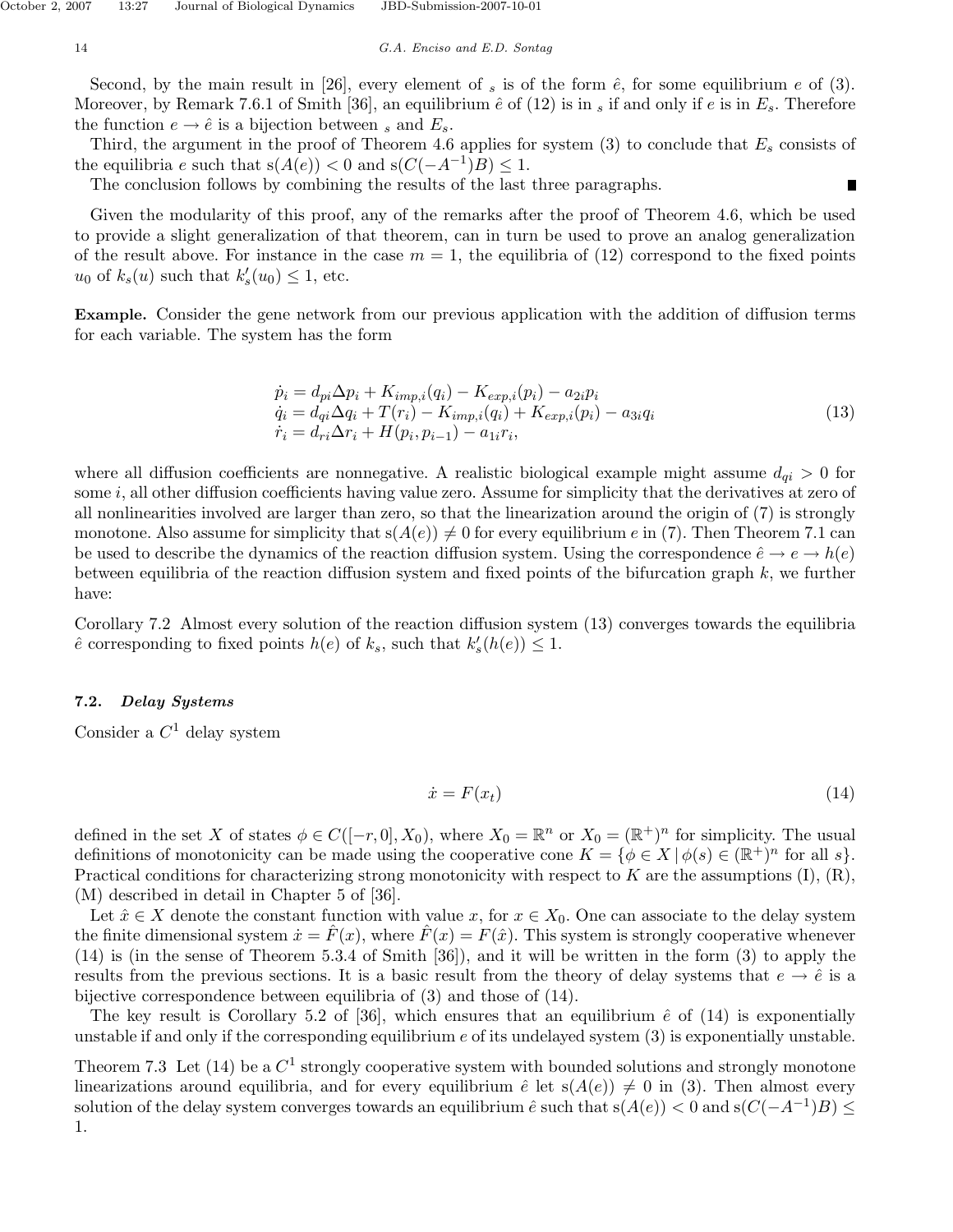Proof. Consider the following independent statements below.

First, it can be verified that the delay system satisfies the hypotheses of Theorem 7 in [12]. Therefore for almost every initial condition  $\phi$  (in the sense of prevalence) there exists  $e \in_s$  such that  $\Phi_t(\phi) \to e$  as  $t \to \infty$  (using the supremum norm).

Second, by Corollary 5.2 of Smith [36], the function  $e \rightarrow \hat{e}$  is a bijection between  $E_s$  and  $s$ .

Third, given the hypotheses on (14), it follows that the undelayed system (3) is also strongly monotone with strongly monotone linearizations around equilibria. We use the argument in Theorem 4.6 to conclude that  $E_s$  consists of the equilibria *e* such that  $s(A(e)) < 0$  and  $s(C(-A^{-1})B) \leq 1$ .

The conclusion follows by combining the results of the last three paragraphs.

**Example.** Consider the gene network from our previous application with the addition of transcriptional and translational delays for each protein, which we denote by  $\sigma_i$  and  $\tau_i$  respectively. The system has the form

$$
\dot{p}_i = K_{imp,i}(q_i) - K_{exp,i}(p_i) - a_{2i}p_i \n\dot{q}_i = T(r_i(t - \tau_i)) - K_{imp,i}(q_i) + K_{exp,i}(p_i) - a_{3i}q_i i = 1 \dots N, \n\dot{r}_i = H(p_i(t - \sigma_i), p_{i-1}(t - \sigma_i)) - a_{1i}r_i,
$$
\n(15)

Assume for simplicity that the derivatives at zero of all nonlinearities involved are larger than zero, so that the linearization of (7) around the origin is strongly monotone. Also assume for simplicity that  $s(A(e)) \neq 0$  for every equilibrium *e* in (7). Then we can use Theorem 7.3 to characterize the dynamics of the delay system. Using the correspondence  $\hat{e} \to e \to h(e)$  between equilibria of the delay system and fixed points of the bifurcation graph *k*, we further have:

Corollary 7.4 Almost every solution of the delay system  $(15)$  converges towards the equilibria  $\hat{e}$  corresponding to fixed points  $h(e)$  of  $k_s$  such that  $k'_s(h(e)) \leq 1$ .

#### *Acknowledgements*

The authors wish to express their thanks to David Angeli for useful suggestions and discussions. They also thank Patrick de Leenheer for many comments, in particular for suggesting a simpler proof of Lemma 4.1 which is included in this manuscript.

#### **Appendix: Stable Equilibrium Descriptors**

Lemma 7.5 Consider a (not necessarily monotone) cascade

$$
\dot{z}_i = g_i(z_1, \dots, z_i), \ i = 1 \dots N. \tag{16}
$$

Then a tuple of vectors  $(\bar{z}_1, \ldots, \bar{z}_N)$  is an exponentially stable equilibrium if and only if for every *i*,  $\bar{z}_i$  is an exponentially stable equilibrium of

$$
\dot{z}_i = g_i(\bar{z}_1, \dots, \bar{z}_{i-1}, z_i). \tag{17}
$$

*Proof.* The proof is obvious from the fact that the characteristic polynomial of the cascade is equal to  $\Pi^n$  characteristic polynomial of the cascade is equal to  $\prod_{i=1}^{n}$  charpoly  $(\partial g_i/\partial z_i)$ .

Π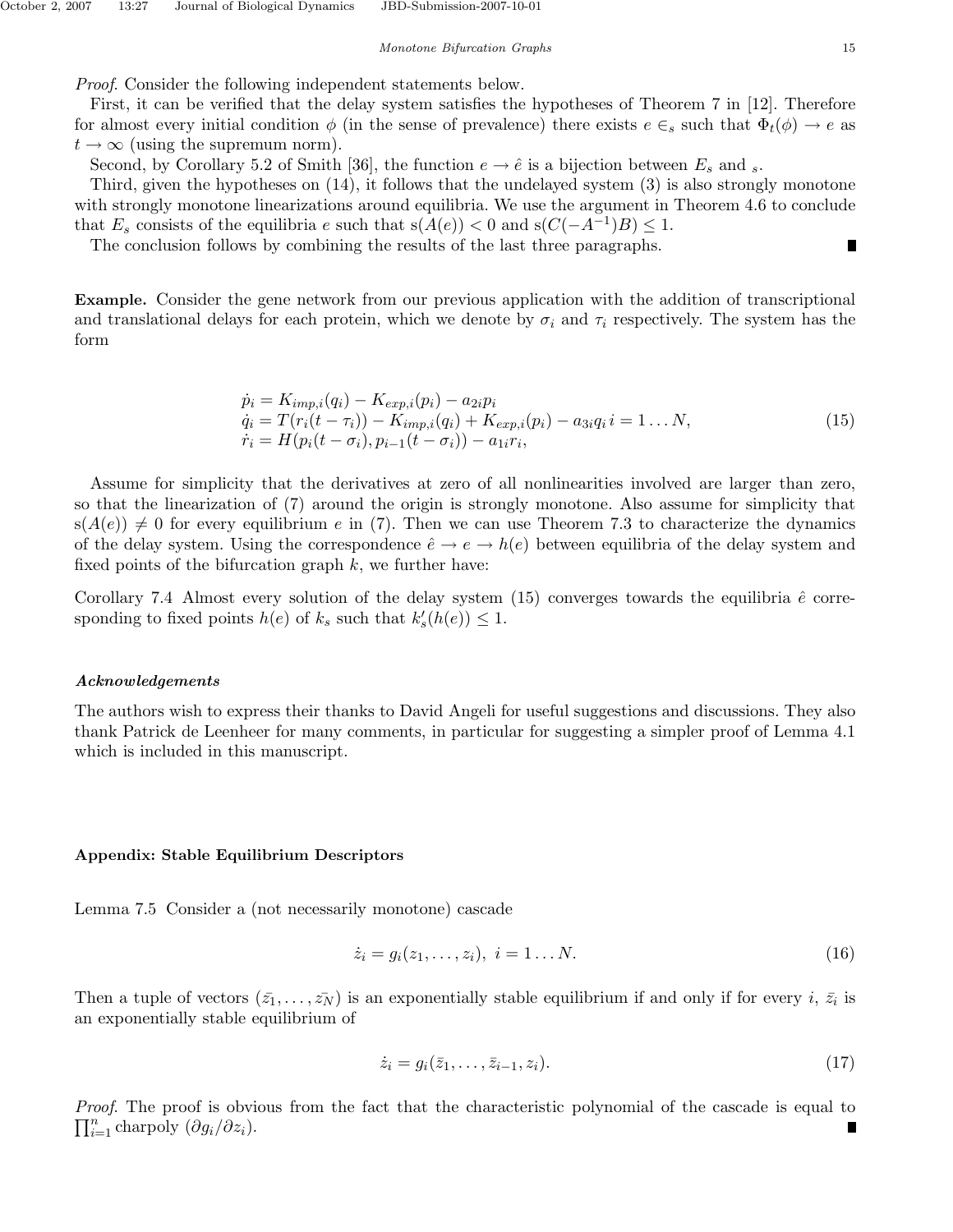Consider now a series of *N* single input, single output systems

$$
\begin{aligned} \dot{z}_i &= f_i(z_i, u_i), \ i = 1 \dots N, \\ y_i &= h_i(z_i) \in \mathbb{R}, \ i = 1 \dots N, \end{aligned} \tag{18}
$$

which are coupled as a cascade by  $u_i = y_{i-1}$ ,  $i = 2...N$ . Define as before the set functions  $S_i(u) :=$  $\{h_i(\bar{z}_i) | \bar{z}_i \text{ is an exponentially stable equilibrium of } \dot{z}_i = f_i(z_i, u)\}.$ 

Given functions  $f: A \to \mathcal{P}(B)$ ,  $g: B \to \mathcal{P}(C)$ , we compose in the natural way to form the function  $g \circ f : A \to \mathcal{P}(C)$ :

 $(g \circ f)(a) = \{c \in C \mid \text{there exists } b \in B \text{ such that } b \in f(a), c \in g(b)\}.$ 

Lemma 7.6 Define for the cascade above the output  $h(z_1, \ldots, z_N) := h_N(z_N)$  and the stable output set function *S*. Then  $S = S_N \circ \dots S_1$ .

#### Proof.

Consider a fixed  $\bar{u}_1 \in \mathbb{R}$ . Given a vector  $(\bar{z}_1,\ldots,\bar{z}_N)$ , define  $\bar{y}_i := h_i(\bar{z}_i), i = 1 \ldots N$ ,  $\bar{u}_i := \bar{y}_{i-1}$ ,  $i = 2...N$ . Then  $h(\bar{z}_1, \ldots, \bar{z}_N) = \bar{y}_N \in S$  if and only if  $(\bar{z}_1, \ldots, \bar{z}_N)$  is an exponentially stable equilibrium of the cascade. But by Lemma 7.5, this is equivalent to the exponential stability of  $\bar{z}_i$  in (17) for every *i*, where

$$
g_1(z_1) := f_1(z_1, \bar{u}_1),
$$
  
\n $g_i(z_1,..., z_i) := f_i(z_i, h_{i-1}(z_{i-1})), i = 2...N.$ 

This is in turn equivalent to  $\bar{y}_i \in S_i(\bar{u}_i)$ ,  $i = 1...N$ , which is equivalent by definition of composition to  $\bar{y}_N \in S_N \circ \ldots \circ S_1(\bar{u}_1).$ 

#### **References**

- [1] D. Angeli and E.D. Sontag. Monotone controlled systems. *IEEE Trans. Autom. Control*, 48:1684–1698, 2003.
- [2] D. Angeli and E.D. Sontag. Multistability in monotone input/output systems. *Systems and Control Letters*, 51:185–202, 2004.
- [3] C.P. Bagowski, J. Besser, C.R. Frey, and J.E. Ferrell Jr. The jnk cascade as a biochemical switch in mammalian cells: ultrasensitive and all-or-none responses. *Curr. Biol.*, 13:315–320, 2003.
- [4] C.P. Bagowski and J.E. Ferrell Jr. Bistability in the jnk cascade. *Curr. Biol.*, 11:1176–1182, 2001.
- [5] A. Becskei, B. Seraphin, and L. Serrano. Positive feedback in eukaryotic gene networks: cell differentiation by graded to binary response conversion. *EMBO J.*, 20:2528–2535, 2001.
- [6] R. Bellman. *Introduction to matrix analysis*, volume 19 of *Classics in Applied Mathematics*. SIAM, 1997.
- [7] A. Berman and R.J. Plemmons. *Nonnegative Matrices in the Mathematical Sciences*. Academic Press, New York, 1979. [8] U.S. Bhalla, P.T. Ram, and R. Iyengar. Map kinase phosphatase as a locus of flexibility in a mitogen-activated protein kinase signaling network. *Science*, 297:1018–1023, 2002.
- [9] E. Boczko, T. Cooper, T. Gedeon, K. Mischaikow, D. Murdock, S. Pratap, and S. Wells. Structure theorems and the dynamics of nitrogen catabolite repression in yeast. *Proc. Nat. Acad. Sci.*, 102:5647–5652, 2005.
- [10] J.P.R. Christensen. On sets of Haar measure zero in abelian Polish groups. *Israel J. Math.*, 13:255–260, 1972.
- [11] F.R. Cross, V. Archambault, M. Miller, and M. Klovstad. Testing a mathematical model of the yeast cell cycle. *Mol. Biol. Cell*, 13:52–70, 2002.
- [12] G. Enciso, M.W. Hirsch, and H.L. Smith. Prevalent behavior of strongly order preserving semiflows. to appear in the Journal of Dynamics and Differential Equations.
- [13] G.A. Enciso. *Monotone Input Output Systems, and Applications to Biological Systems*. PhD thesis, Rutgers University, 2005.
- [14] G.A. Enciso and E.D. Sontag. Monotone systems under positive feedback: multistability and a reduction theorem. *Systems and Control Letters*, 7:34–76, 2004.
- [15] L. Farina and S. Rinaldi. *Positive linear systems: theory and applications*. Wiley-IEEE, 2000.
- [16] T.S. Gardner, C.R. Cantor, and J.J. Collins. Construction of a genetic toggle switch in escherichia coli. *Nature*, 403:339–342, 2000.
- [17] P. Glansdorff and I. Prigogine. *Thermodynamics of Structure, Stability and Fluctuation*. Wiley Interscience, 1971.
- [18] M. Hirsch. Systems of differential equations which are competitive or cooperative II: convergence almost everywhere. *SIAM J. Math. Anal.*, 16(3):423–439, 1985.
- [19] M.W. Hirsch. Stability and convergence in strongly monotone dynamical systems. *Reine und Angew. Math.*, 383:1–53, 1988.
- [20] M.W. Hirsch and H.L. Smith. Monotone Dynamical Systems. In A. Canada, P. Drabek, and A. Fonda, editors, *Handbook of Differential Equations, Ordinary Differential Equations*, volume 2 of *Handbook of Differential Equations*, chapter 4, pages 239–358. Elsevier, 2005.
- [21] B. Hunt, T. Sauer, and J. Yorke. Prevalence: a translation-invariant 'almost every' on infinite-dimensional spaces. *Bull. Amer. Math. Soc.*, 27:217–238, 1992. Addendum, Bull. Amer. Math. Soc. 28 (1993), 306-307.
- [22] N.T. Ingolia. Topology and robustness in the drosophila segment polarity network. *PLoS Biology*, 2:0805–0815, 2004.
- [23] J.E. Ferrell Jr and E.M. Machleder. The biochemical basis of an all-or-none cell fate switch in xenopus oocytes. *Science*, 280:895–898, 1998.